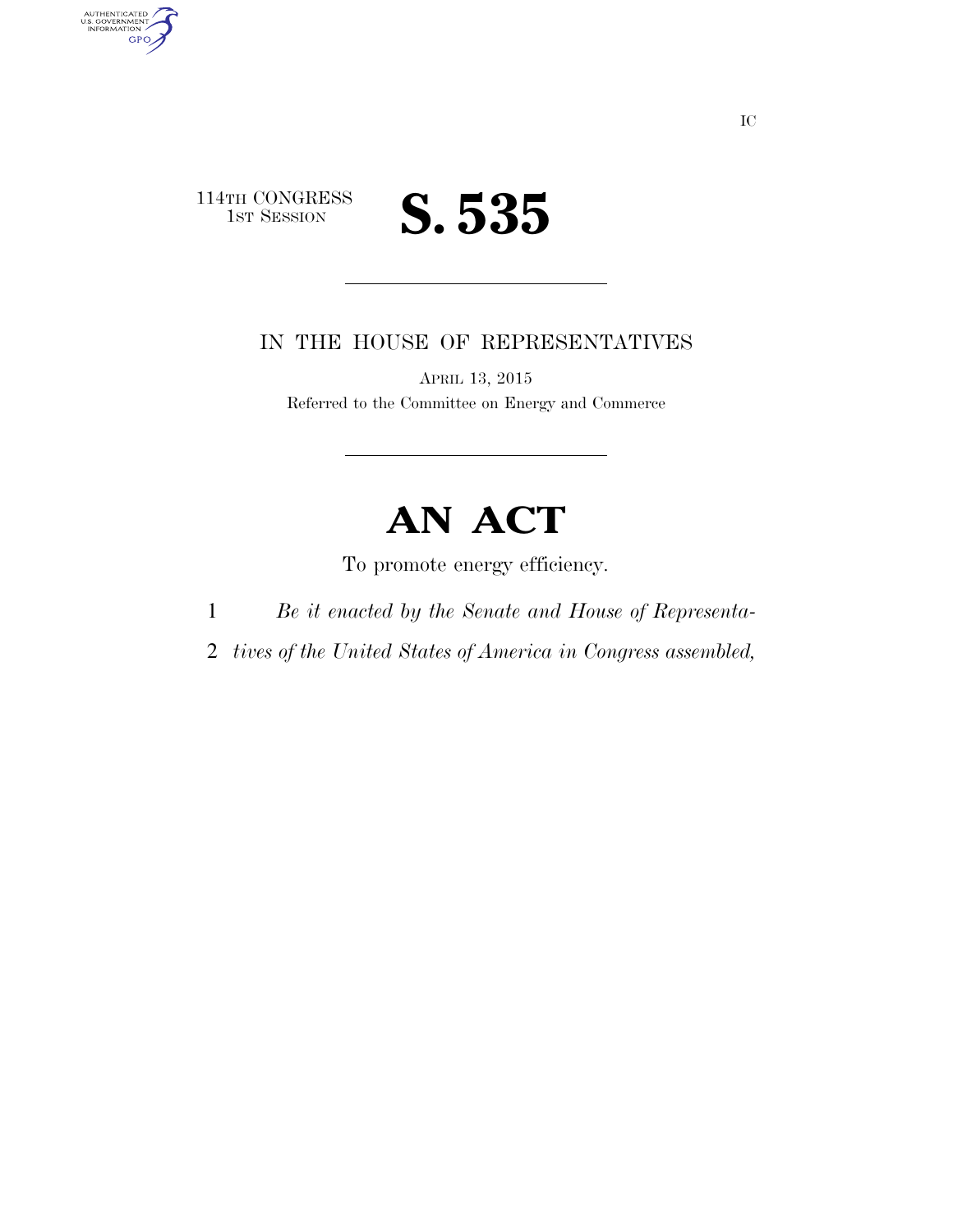#### **SECTION 1. SHORT TITLE; TABLE OF CONTENTS.**

- (a) SHORT TITLE.—This Act may be cited as the
- ''Energy Efficiency Improvement Act of 2015''.
- (b) TABLE OF CONTENTS.—The table of contents for
- this Act is as follows:

Sec. 1. Short title; table of contents.

#### TITLE I—BETTER BUILDINGS

Sec. 101. Short title.

- Sec. 102. Energy efficiency in Federal and other buildings.
- Sec. 103. Separate spaces with high-performance energy efficiency measures.
- Sec. 104. Tenant Star program.

#### TITLE II—GRID-ENABLED WATER HEATERS

Sec. 201. Grid-enabled water heaters.

TITLE III—ENERGY INFORMATION FOR COMMERCIAL BUILDINGS

Sec. 301. Energy information for commercial buildings.

## **TITLE I—BETTER BUILDINGS**

#### **SEC. 101. SHORT TITLE.**

This title may be cited as the ''Better Buildings Act

of 2015''.

### **SEC. 102. ENERGY EFFICIENCY IN FEDERAL AND OTHER**

- **BUILDINGS.**
- (a) DEFINITIONS.—In this section:

 (1) ADMINISTRATOR.—The term ''Adminis- trator'' means the Administrator of General Serv-ices.

**S 535 RFH** (2) COST-EFFECTIVE ENERGY EFFICIENCY MEASURE.—The term ''cost-effective energy effi- ciency measure'' means any building product, mate-rial, equipment, or service, and the installing, imple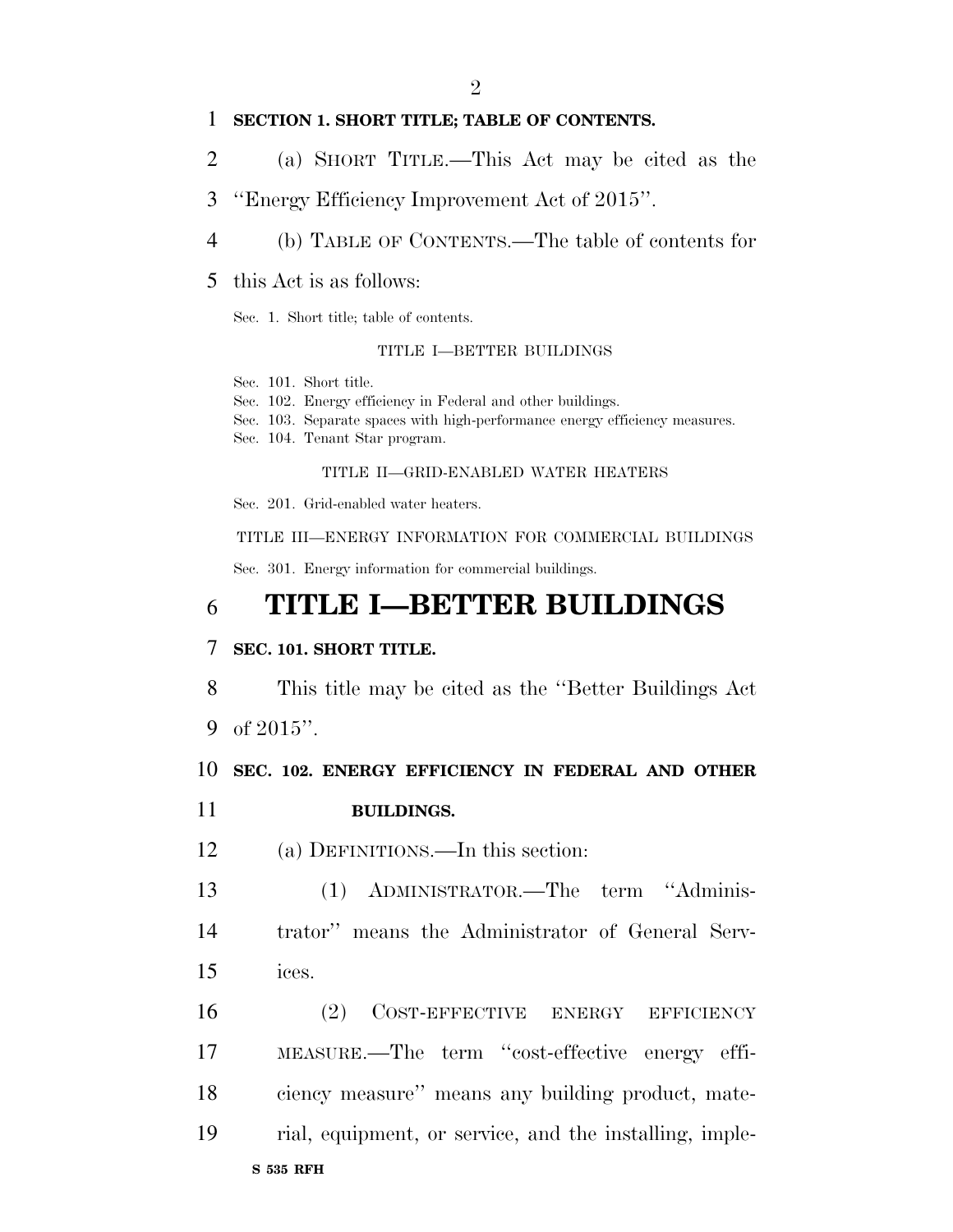menting, or operating thereof, that provides energy savings in an amount that is not less than the cost of such installing, implementing, or operating.

 (3) COST-EFFECTIVE WATER EFFICIENCY MEASURE.—The term ''cost-effective water efficiency measure'' means any building product, material, equipment, or service, and the installing, imple- menting, or operating thereof, that provides water savings in an amount that is not less than the cost of such installing, implementing, or operating.

 (b) MODEL PROVISIONS, POLICIES, AND BEST PRAC-TICES.—

 (1) IN GENERAL.—Not later than 180 days after the date of enactment of this Act, the Adminis- trator, in consultation with the Secretary of Energy and after providing the public with an opportunity for notice and comment, shall develop model com- mercial leasing provisions and best practices in ac-cordance with this subsection.

20 (2) COMMERCIAL LEASING.—

 (A) IN GENERAL.—The model commercial leasing provisions developed under this sub- section shall, at a minimum, align the interests of building owners and tenants with regard to investments in cost-effective energy efficiency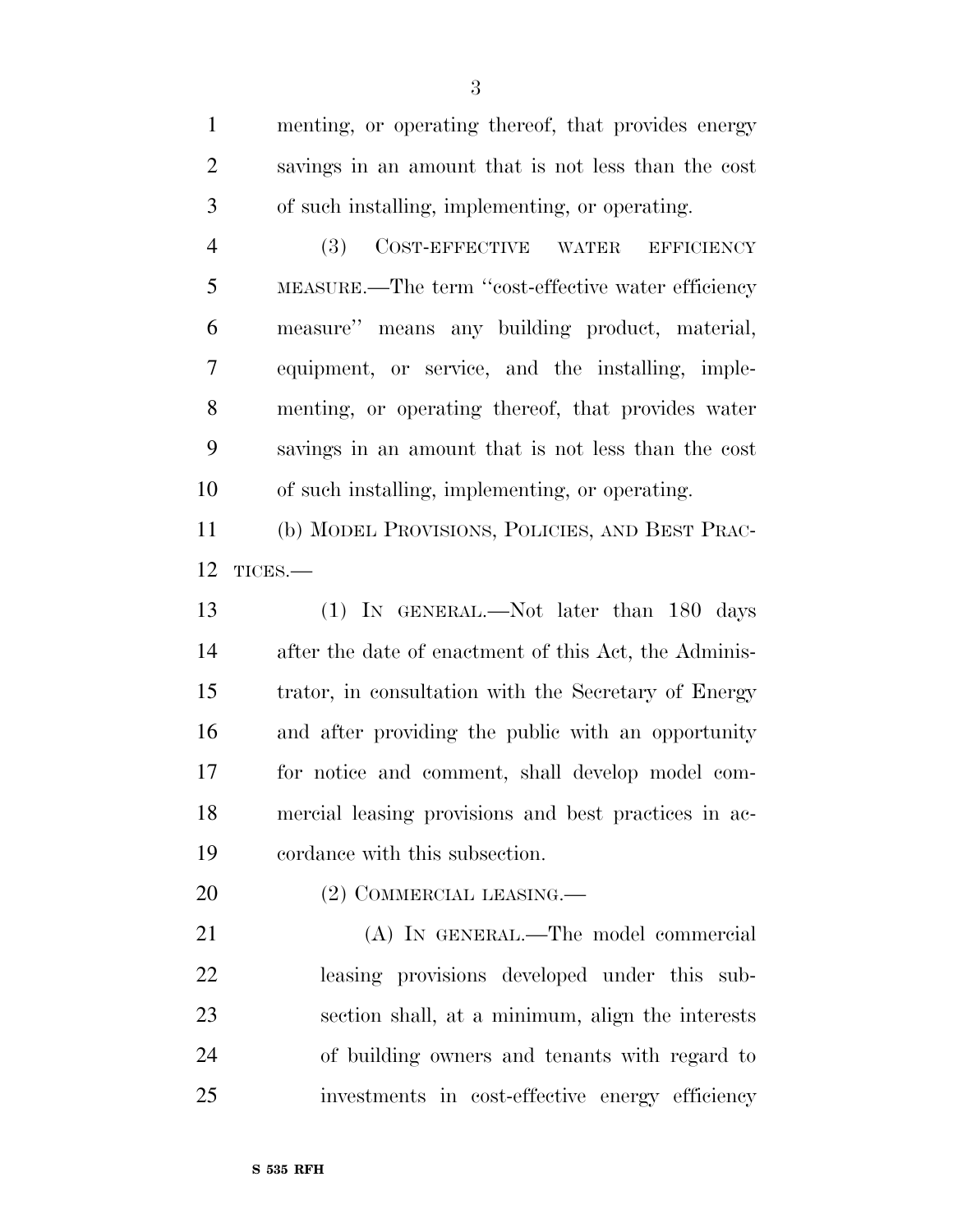measures and cost-effective water efficiency measures to encourage building owners and ten-ants to collaborate to invest in such measures.

 (B) USE OF MODEL PROVISIONS.—The Administrator may use the model commercial leasing provisions developed under this sub- section in any standard leasing document that designates a Federal agency (or other client of the Administrator) as a landlord or tenant.

 (C) PUBLICATION.—The Administrator shall periodically publish the model commercial leasing provisions developed under this sub- section, along with explanatory materials, to en- courage building owners and tenants in the pri- vate sector to use such provisions and mate-rials.

 (3) REALTY SERVICES.—The Administrator shall develop policies and practices to implement cost-effective energy efficiency measures and cost-ef- fective water efficiency measures for the realty serv- ices provided by the Administrator to Federal agen- cies (or other clients of the Administrator), including periodic training of appropriate Federal employees and contractors on how to identify and evaluate those measures.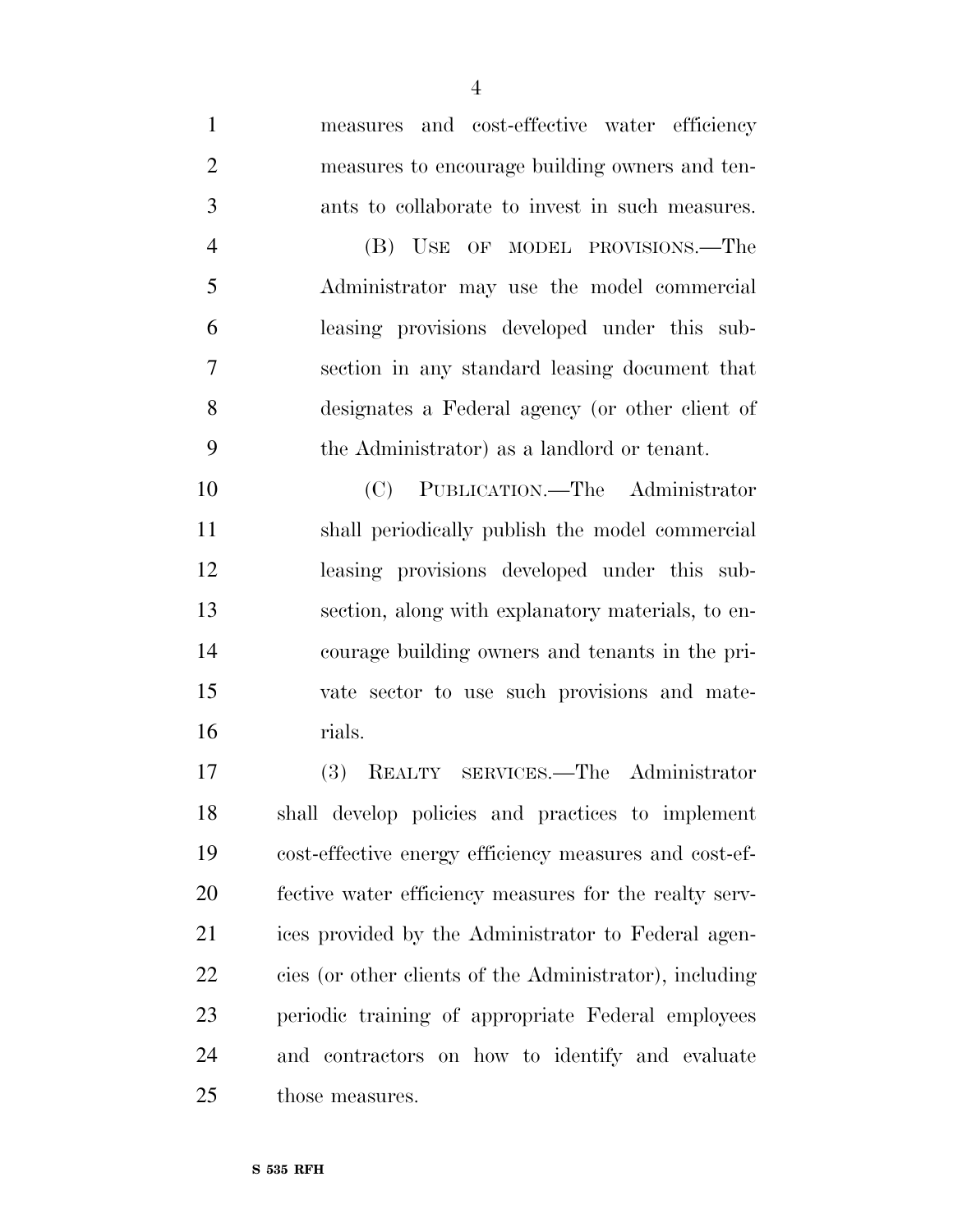(4) STATE AND LOCAL ASSISTANCE.—The Ad- ministrator, in consultation with the Secretary of Energy, shall make available model commercial leas- ing provisions and best practices developed under this subsection to State, county, and municipal gov- ernments for use in managing owned and leased building space in accordance with the goal of encour- aging investment in all cost-effective energy effi- ciency measures and cost-effective water efficiency measures.

# **SEC. 103. SEPARATE SPACES WITH HIGH-PERFORMANCE ENERGY EFFICIENCY MEASURES.**

 (a) IN GENERAL.—Subtitle B of title IV of the En- ergy Independence and Security Act of 2007 (42 U.S.C. 17081 et seq.) is amended by adding at the end the fol-lowing:

# **''SEC. 424. SEPARATE SPACES WITH HIGH-PERFORMANCE**

## **ENERGY EFFICIENCY MEASURES.**

19 "(a) DEFINITIONS.—In this section:

20 "(1) HIGH-PERFORMANCE ENERGY EFFICIENCY MEASURE.—The term 'high-performance energy effi- ciency measure' means a technology, product, or practice that will result in substantial operational cost savings by reducing energy consumption and utility costs.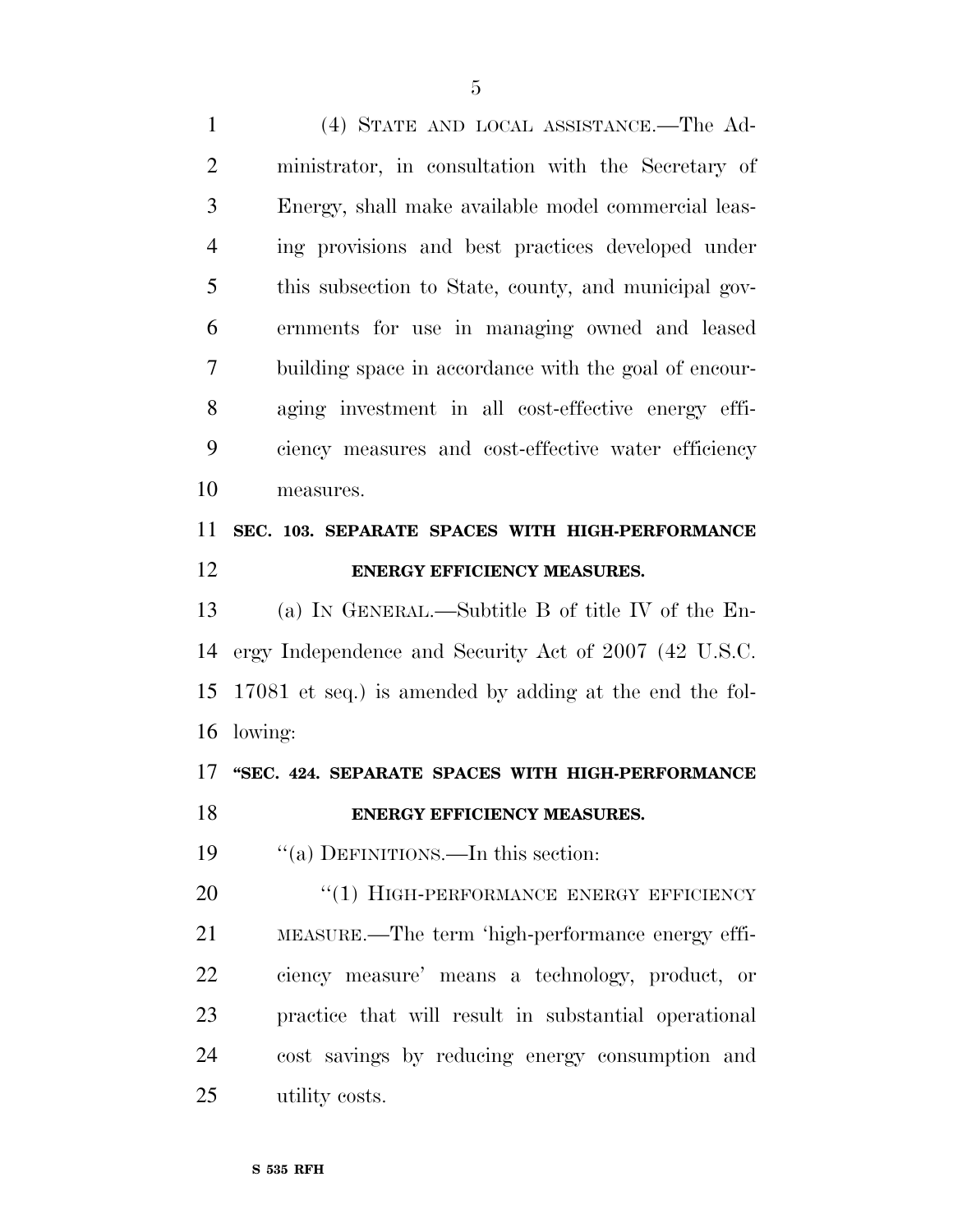| $\mathbf{1}$   | "(2) SEPARATE SPACES.—The term 'separate              |
|----------------|-------------------------------------------------------|
| $\overline{2}$ | spaces' means areas within a commercial building      |
| 3              | that are leased or otherwise occupied by a tenant or  |
| $\overline{4}$ | other occupant for a period of time pursuant to the   |
| 5              | terms of a written agreement.                         |
| 6              | "(b) STUDY.—                                          |
| 7              | "(1) IN GENERAL.—Not later than 1 year after          |
| 8              | the date of enactment of this section, the Secretary, |
| 9              | acting through the Assistant Secretary of Energy      |
| 10             | Efficiency and Renewable Energy, shall complete a     |
| 11             | study on the feasibility of—                          |
| 12             | "(A) significantly improving energy effi-             |
| 13             | ciency in commercial buildings through the de-        |
| 14             | sign and construction, by owners and tenants,         |
| 15             | of separate spaces with high-performance en-          |
| 16             | ergy efficiency measures; and                         |
| 17             | "(B) encouraging owners and tenants to                |
| 18             | implement high-performance energy efficiency          |
| 19             | measures in separate spaces.                          |
| 20             | "(2) SCOPE.—The study shall, at a minimum,            |
| 21             | include—                                              |
| 22             | $\lq\lq$ descriptions of —                            |
| 23             | "(i) high-performance energy effi-                    |
| 24             | ciency measures that should be considered             |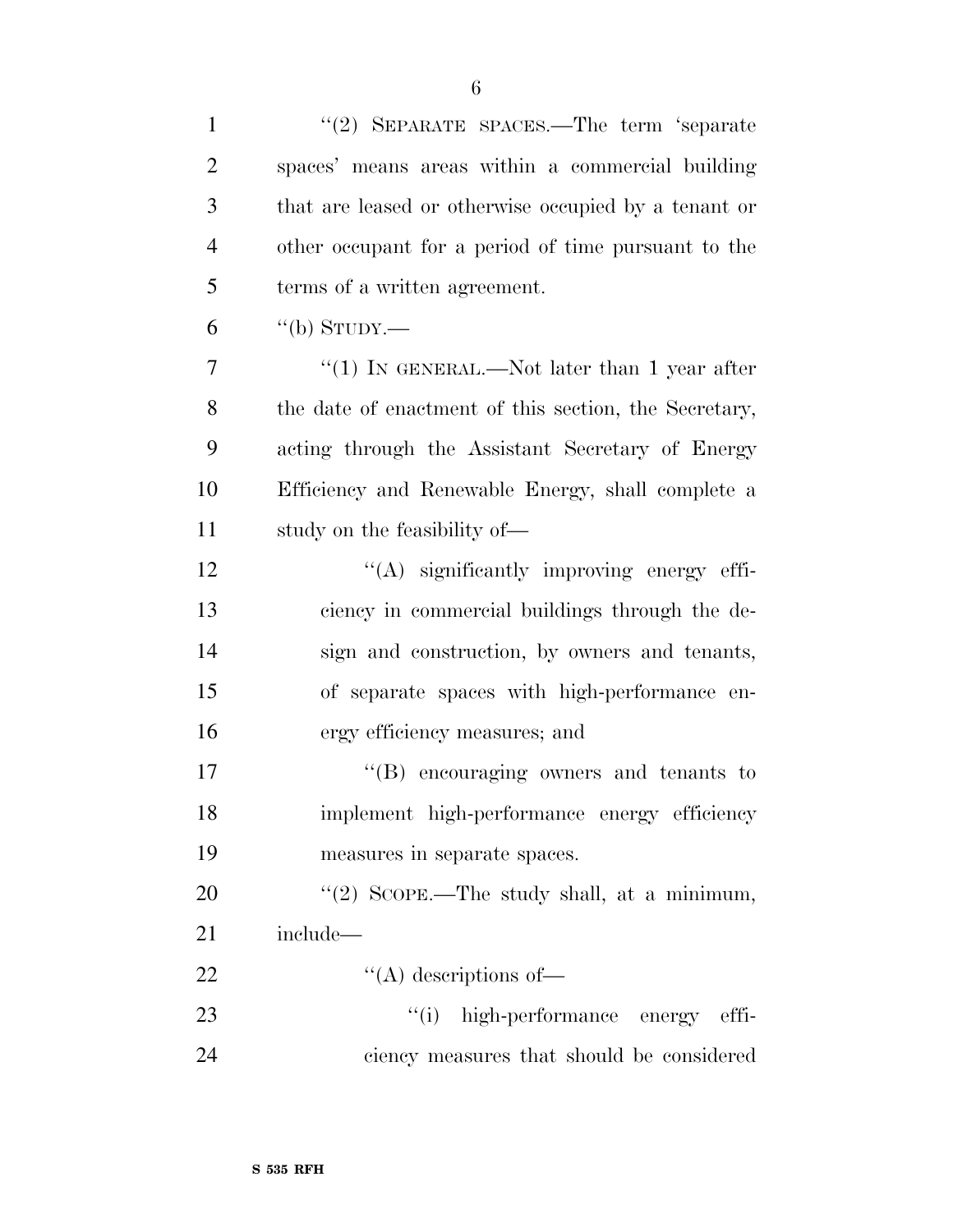| $\mathbf{1}$   | as part of the initial design and construc-   |
|----------------|-----------------------------------------------|
| $\overline{2}$ | tion of separate spaces;                      |
| 3              | "(ii) processes that owners, tenants,         |
| $\overline{4}$ | architects, and engineers may replicate       |
| 5              | when designing and constructing separate      |
| 6              | spaces with high-performance energy effi-     |
| $\overline{7}$ | ciency measures;                              |
| 8              | "(iii) policies and best practices to         |
| 9              | achieve reductions in energy intensities for  |
| 10             | lighting, plug loads, heating, cooling, cook- |
| 11             | ing, laundry, and other systems to satisfy    |
| 12             | the needs of the commercial building ten-     |
| 13             | ant;                                          |
| 14             | "(iv) return on investment and pay-           |
| 15             | back analyses of the incremental cost and     |
| 16             | projected energy savings of the proposed      |
| 17             | set of high-performance energy efficiency     |
| 18             | measures, including consideration of avail-   |
| 19             | able incentives;                              |
| 20             | "(v) models and simulation methods"           |
| 21             | that predict the quantity of energy used by   |
| 22             | separate spaces with high-performance en-     |
| 23             | ergy efficiency measures and that compare     |
| 24             | that predicted quantity to the quantity of    |
| 25             | energy used by separate spaces without        |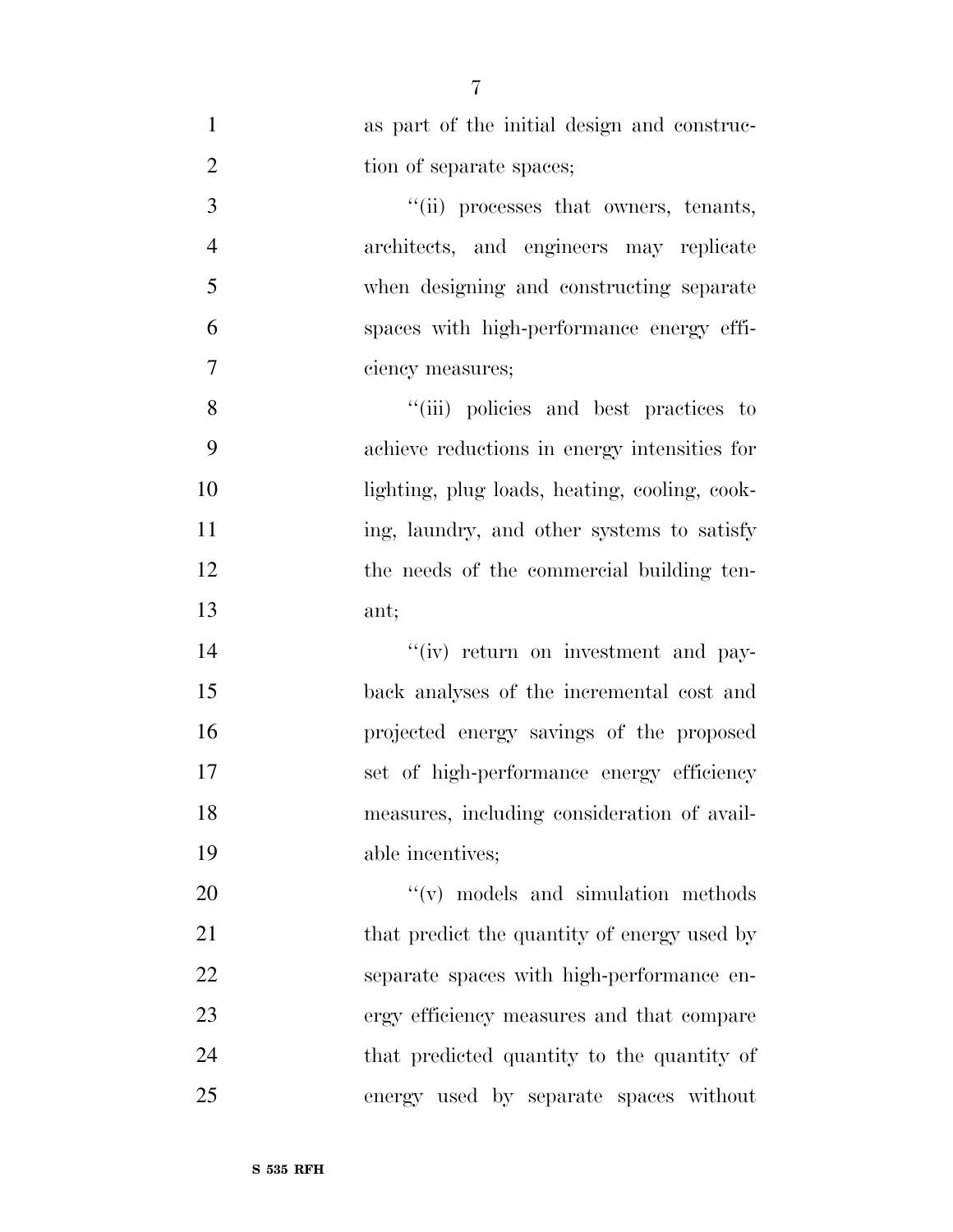1 high-performance energy efficiency meas- ures but that otherwise comply with appli- cable building code requirements; ''(vi) measurement and verification platforms demonstrating actual energy use of high-performance energy efficiency measures installed in separate spaces, and whether such measures generate the sav- ings intended in the initial design and con-10 struction of the separate spaces; 11 ''(vii) best practices that encourage an integrated approach to designing and con- structing separate spaces to perform at op- timum energy efficiency in conjunction with the central systems of a commercial building; and  $''$ (viii) any impact on employment re- sulting from the design and construction of separate spaces with high-performance en- ergy efficiency measures; and 21 ''(B) case studies reporting economic and energy savings returns in the design and con- struction of separate spaces with high-perform-ance energy efficiency measures.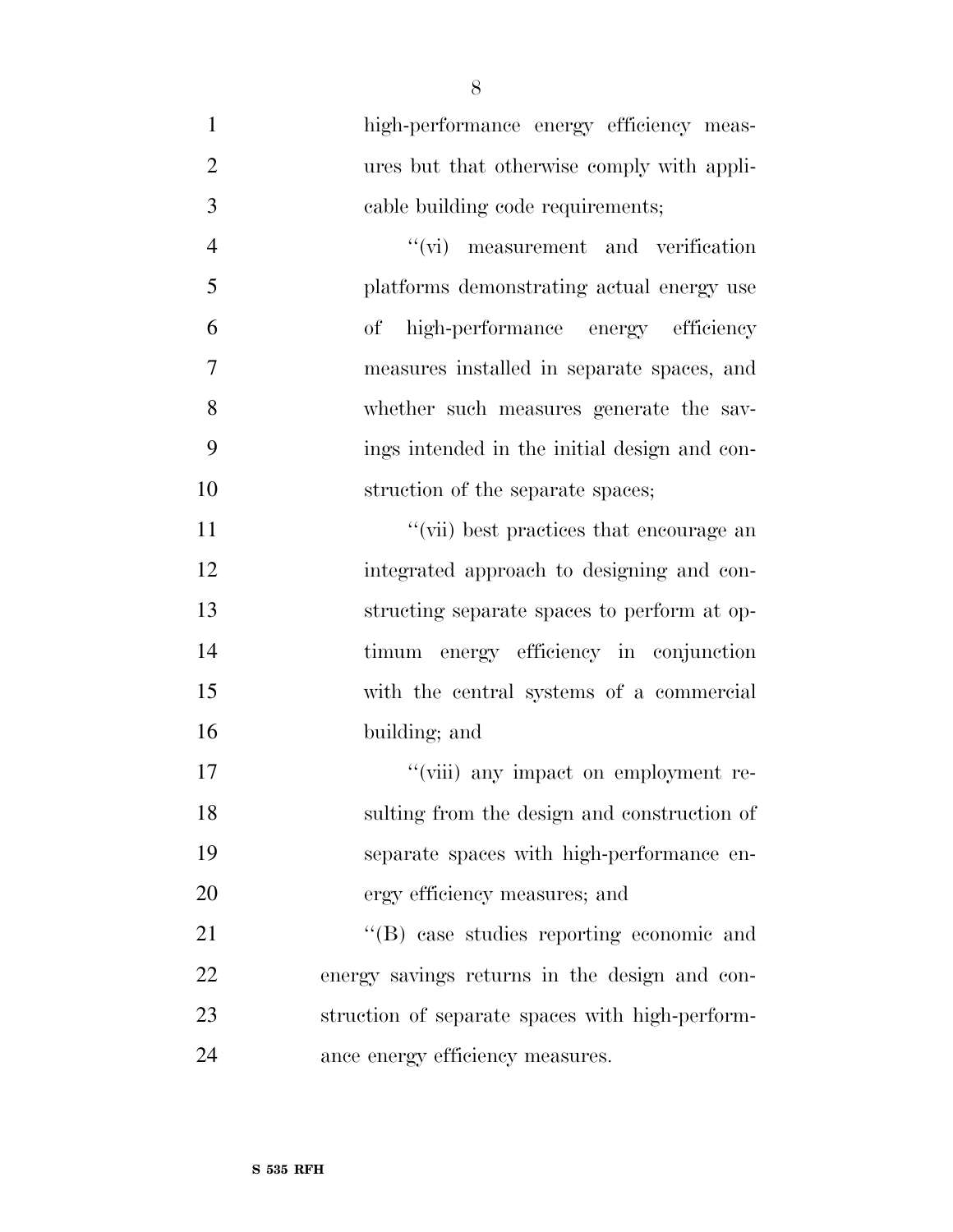1 "(3) PUBLIC PARTICIPATION.—Not later than 90 days after the date of the enactment of this sec- tion, the Secretary shall publish a notice in the Fed- eral Register requesting public comments regarding effective methods, measures, and practices for the design and construction of separate spaces with high-performance energy efficiency measures.

8 "(4) PUBLICATION.—The Secretary shall pub- lish the study on the website of the Department of Energy.''.

 (b) CLERICAL AMENDMENT.—The table of contents in section 1(b) of the Energy Independence and Security Act of 2007 is amended by inserting after the item relat-ing to section 423 the following new item:

''Sec. 424. Separate spaces with high-performance energy efficiency measures.''.

#### **SEC. 104. TENANT STAR PROGRAM.**

 (a) IN GENERAL.—Subtitle B of title IV of the En- ergy Independence and Security Act of 2007 (42 U.S.C. 17081 et seq.) (as amended by section 103) is amended by adding at the end the following:

#### **''SEC. 425. TENANT STAR PROGRAM.**

21 "(a) DEFINITIONS.—In this section:

22 "(1) HIGH-PERFORMANCE ENERGY EFFICIENCY MEASURE.—The term 'high-performance energy effi- ciency measure' has the meaning given the term in section 424.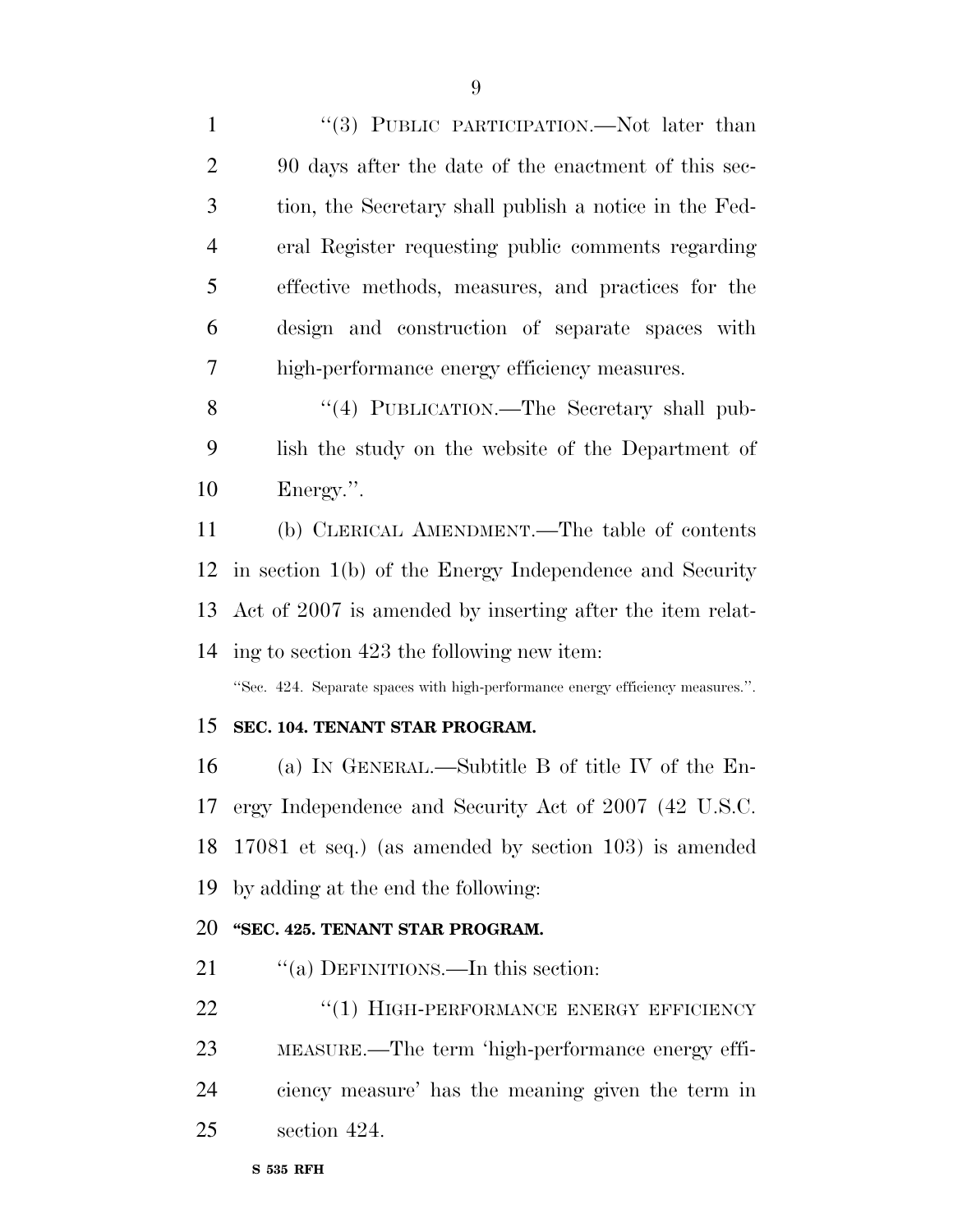1 "(2) SEPARATE SPACES.—The term 'separate spaces' has the meaning given the term in section 424.

 ''(b) TENANT STAR.—The Administrator of the Envi- ronmental Protection Agency, in consultation with the Secretary of Energy, shall develop a voluntary program within the Energy Star program established by section 324A of the Energy Policy and Conservation Act (42 U.S.C. 6294a), which may be known as 'Tenant Star', to promote energy efficiency in separate spaces leased by ten-ants or otherwise occupied within commercial buildings.

12 "(c) EXPANDING SURVEY DATA.—The Secretary of Energy, acting through the Administrator of the Energy Information Administration, shall—

- ''(1) collect, through each Commercial Build- ings Energy Consumption Survey of the Energy In- formation Administration that is conducted after the date of enactment of this section, data on—
- 19  $\langle (A) \rangle$  categories of building occupancy that are known to consume significant quantities of energy, such as occupancy by data centers, 22 trading floors, and restaurants; and

23 "'(B) other aspects of the property, build- ing operation, or building occupancy determined by the Administrator of the Energy Information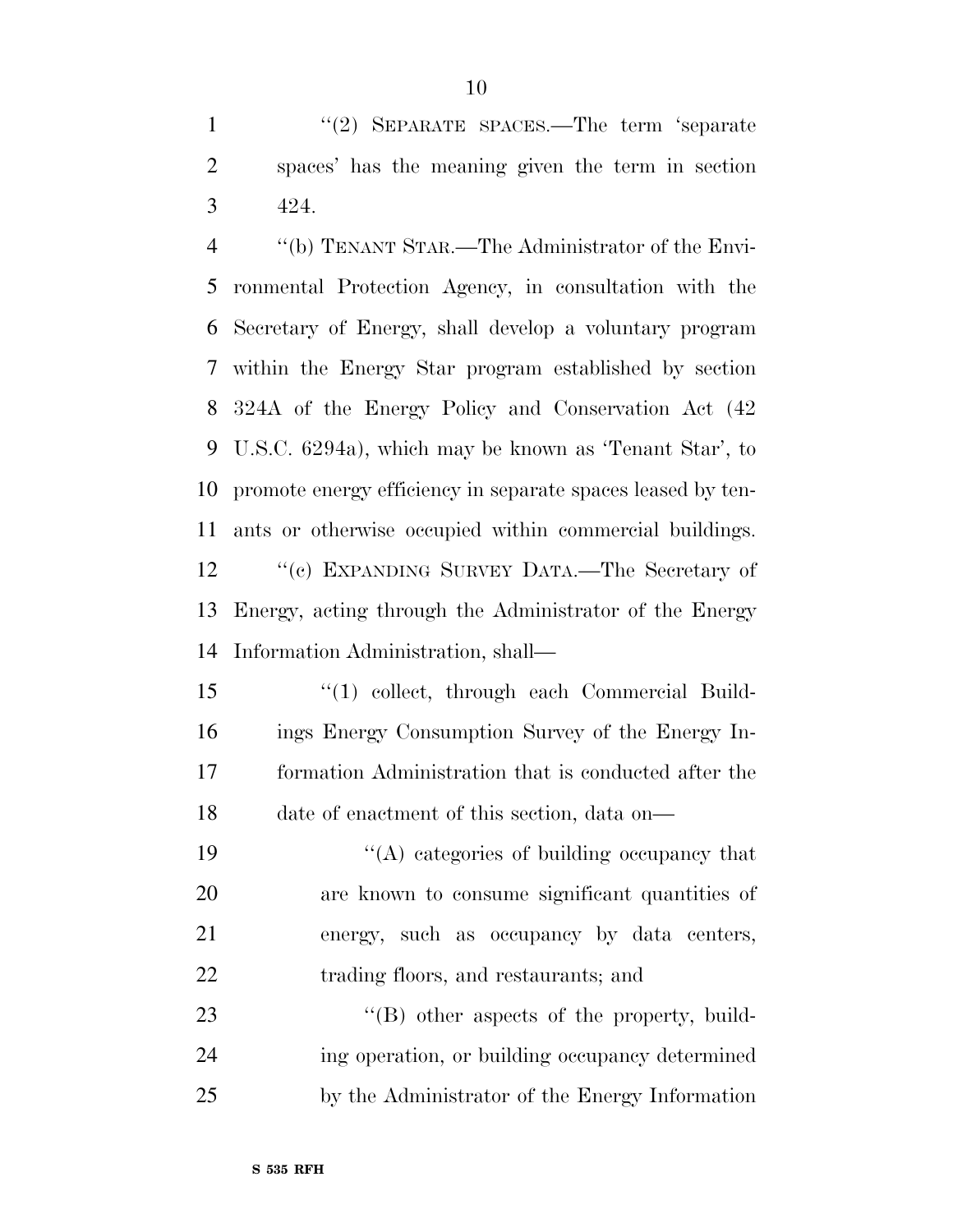| $\mathbf{1}$   | Administration, in consultation with the Admin-        |
|----------------|--------------------------------------------------------|
| $\overline{2}$ | istrator of the Environmental Protection Agen-         |
| 3              | cy, to be relevant in lowering energy consump-         |
| $\overline{4}$ | tion;                                                  |
| 5              | $\lq(2)$ with respect to the first Commercial Build-   |
| 6              | ings Energy Consumption Survey conducted after         |
| 7              | the date of enactment of this section, to the extent   |
| 8              | full compliance with the requirements of paragraph     |
| 9              | (1) is not feasible, conduct activities to develop the |
| 10             | capability to collect such data and begin to collect   |
| 11             | such data; and                                         |
| 12             | $\lq(3)$ make data collected under paragraphs $(1)$    |
| 13             | and (2) available to the public in aggregated form     |
| 14             | and provide such data, and any associated results, to  |
| 15             | the Administrator of the Environmental Protection      |
| 16             | Agency for use in accordance with subsection (d).      |
| 17             | "(d) RECOGNITION OF OWNERS AND TENANTS.—               |
| 18             | "(1) OCCUPANCY-BASED RECOGNITION.-Not                  |
| 19             | later than 1 year after the date on which sufficient   |
| <b>20</b>      | data is received pursuant to subsection (c), the Ad-   |
| 21             | ministrator of the Environmental Protection Agency     |
| 22             | shall, following an opportunity for public notice and  |
| 23             | comment—                                               |
| 24             | $\lq\lq$ in a manner similar to the Energy             |

Star rating system for commercial buildings,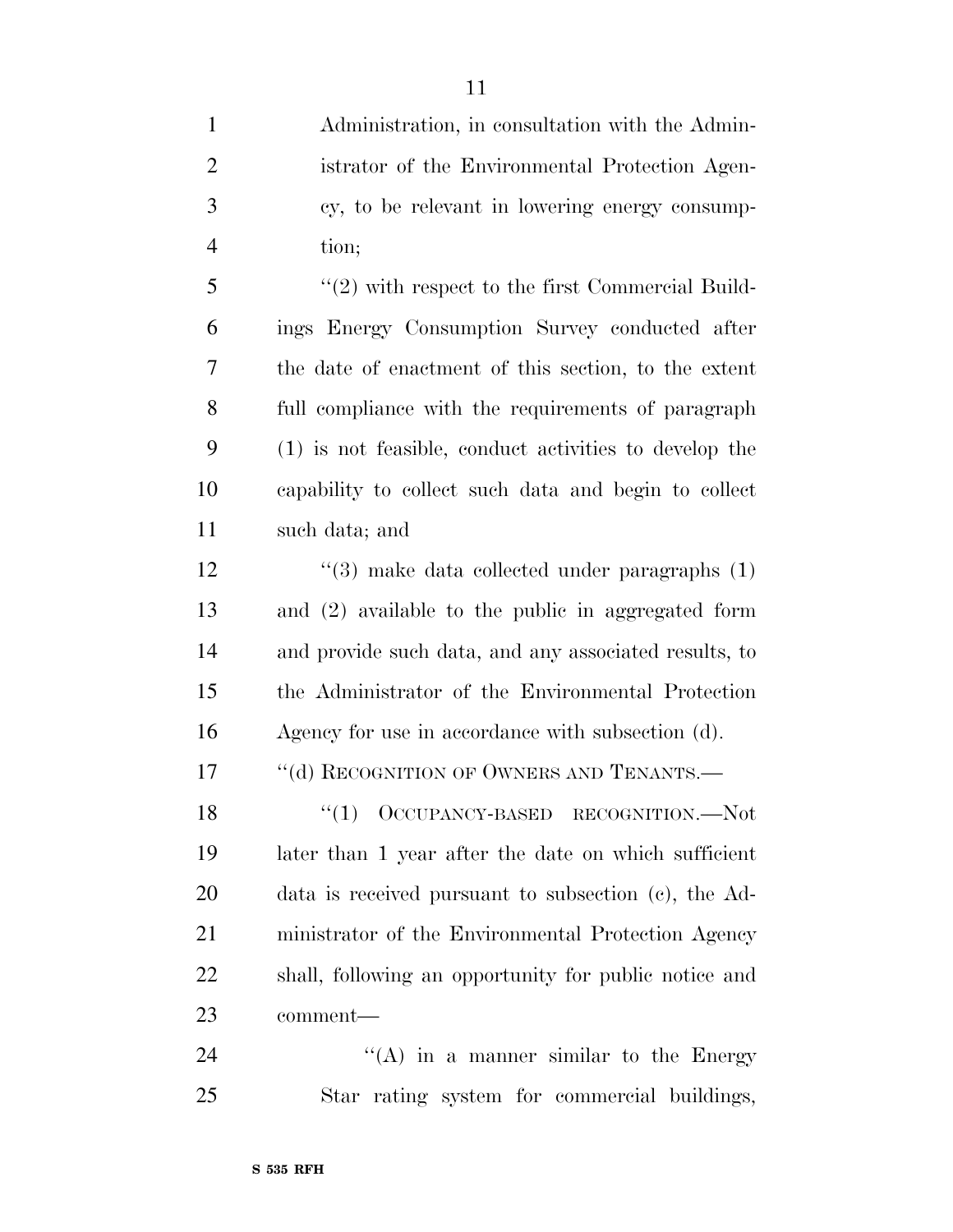| $\mathbf{1}$   | develop policies and procedures to recognize          |
|----------------|-------------------------------------------------------|
| $\overline{2}$ | tenants in commercial buildings that voluntarily      |
| 3              | achieve high levels of energy efficiency in sepa-     |
| $\overline{4}$ | rate spaces;                                          |
| 5              | "(B) establish building occupancy cat-                |
| 6              | egories eligible for Tenant Star recognition          |
| 7              | based on the data collected under subsection (c)      |
| 8              | and any other appropriate data sources; and           |
| 9              | $\cdot$ (C) consider other forms of recognition       |
| 10             | for commercial building tenants or other occu-        |
| 11             | pants that lower energy consumption in sepa-          |
| 12             | rate spaces.                                          |
| 13             | $``(2)$ DESIGN- AND CONSTRUCTION-BASED REC-           |
| 14             | OGNITION.—After the study required by section         |
| 15             | $424(b)$ is completed, the Administrator of the Envi- |
| 16             | ronmental Protection Agency, in consultation with     |
| 17             | the Secretary and following an opportunity for pub-   |
| 18             | lic notice and comment, may develop a voluntary       |
| 19             | program to recognize commercial building owners       |
| 20             | and tenants that use high-performance energy effi-    |
| 21             | ciency measures in the design and construction of     |
| 22             | separate spaces.".                                    |
|                |                                                       |

 (b) CLERICAL AMENDMENT.—The table of contents in section 1(b) of the Energy Independence and Security Act of 2007 is amended by inserting after the item relat-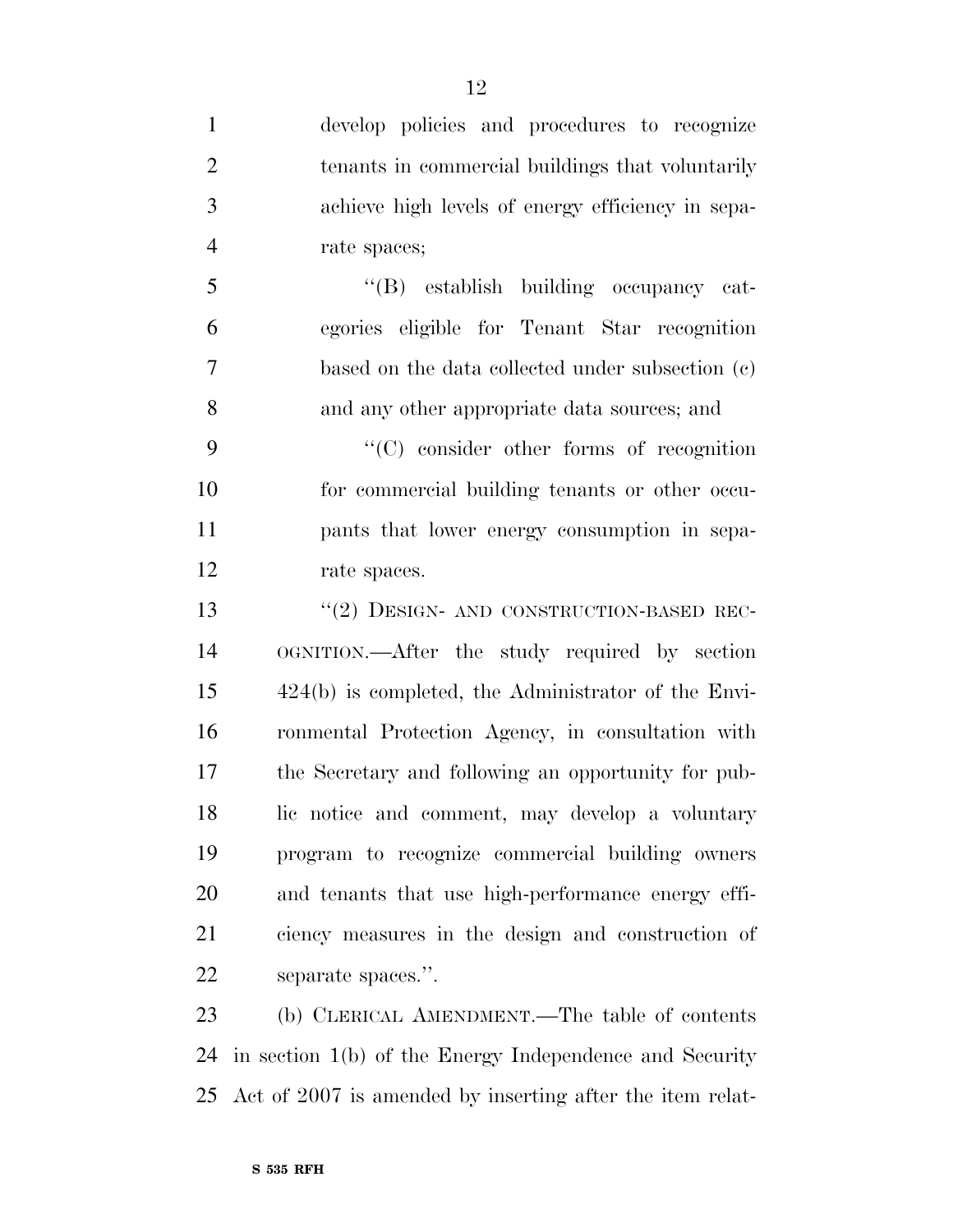| 2              | lowing new item:                                          |
|----------------|-----------------------------------------------------------|
|                | "Sec. 425. Tenant Star program.".                         |
|                | 3 TITLE II–GRID-ENABLED WATER                             |
| $\overline{4}$ | <b>HEATERS</b>                                            |
| 5              | SEC. 201. GRID-ENABLED WATER HEATERS.                     |
| 6              | Part B of title III of the Energy Policy and Conserva-    |
| 7              | tion Act is amended—                                      |
| 8              | (1) in section 325(e) $(42 \text{ U.S.C. } 6295(e))$ , by |
| 9              | adding at the end the following:                          |
| 10             | "(6) ADDITIONAL STANDARDS FOR GRID-EN-                    |
| 11             | ABLED WATER HEATERS.-                                     |
| 12             | "(A) DEFINITIONS.—In this paragraph:                      |
| 13             | "(i) ACTIVATION LOCK.—The<br>term                         |
| 14             | 'activation lock' means a control mecha-                  |
| 15             | nism (either a physical device directly on                |
| 16             | the water heater or a control system inte-                |
| 17             | grated into the water heater) that is locked              |
| 18             | by default and contains a physical, soft-                 |
| 19             | ware, or digital communication that must                  |
| 20             | be activated with an activation key to en-                |
| 21             | able the product to operate at its designed               |
| 22             | specifications and capabilities and without               |
| 23             | which activation the product will provide                 |
| 24             | not greater than 50 percent of the rated                  |

ing to section 424 (as added by section 103(b)) the fol-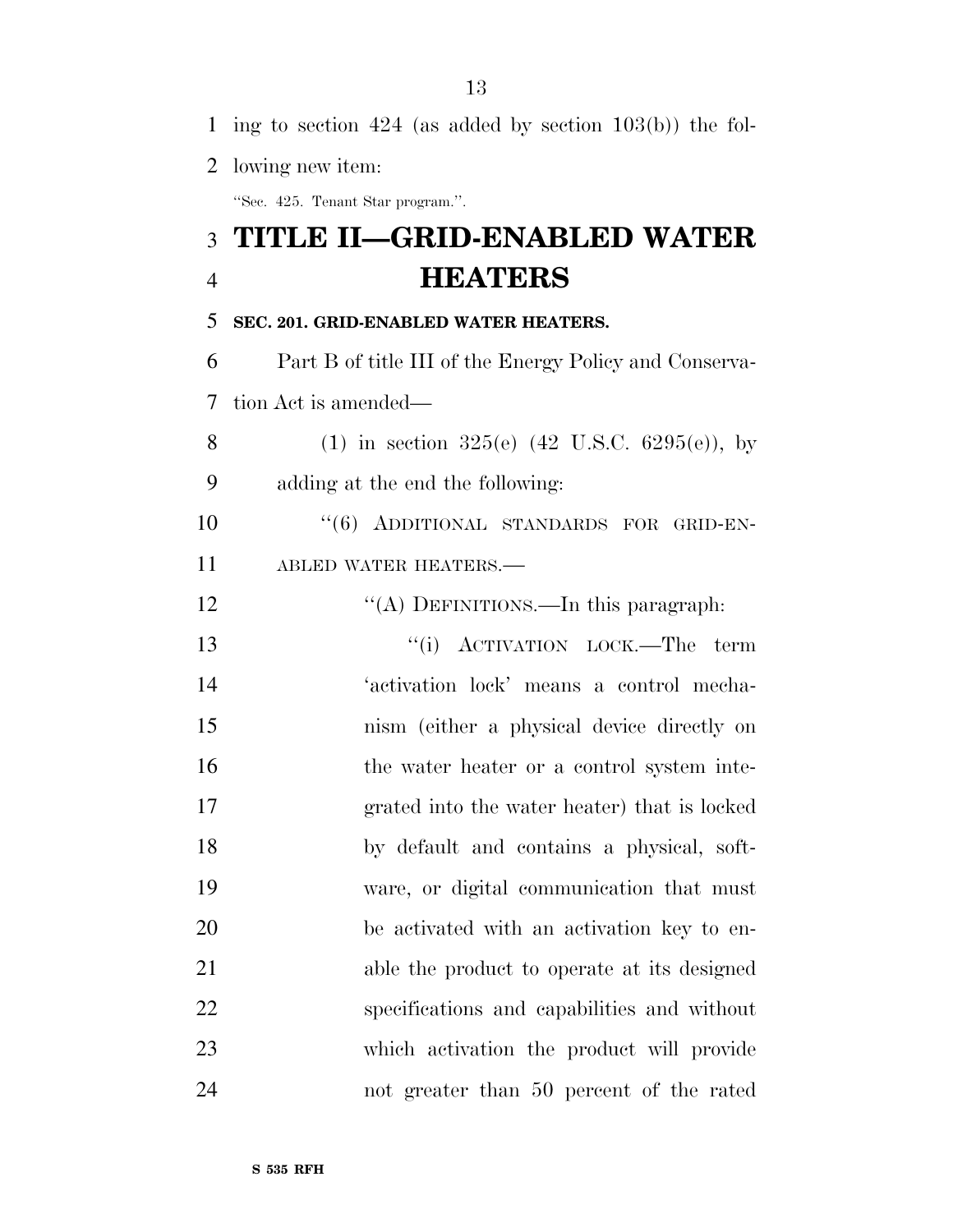1 first hour delivery of hot water certified by 2 the manufacturer. 3 "(ii) GRID-ENABLED WATER HEAT-4 ER.—The term 'grid-enabled water heater' 5 means an electric resistance water heater  $6$  that— 7  $''(I)$  has a rated storage tank vol-8 ume of more than 75 gallons; 9  $\frac{1}{2}$  (II) is manufactured on or after 10 April 16, 2015;  $\frac{11}{\text{11}}$  ''(III) has— 12 ''(aa) an energy factor of 13 not less than 1.061 minus the 14 product obtained by multi-15 plying— 16 ''(AA) the rated storage 17 volume of the tank, ex-18 pressed in gallons; and 19 ''(BB) 0.00168; or 20  $''(bb)$  an equivalent alter-21 native standard prescribed by the 22 Secretary and developed pursu-23 ant to paragraph  $(5)(E)$ ;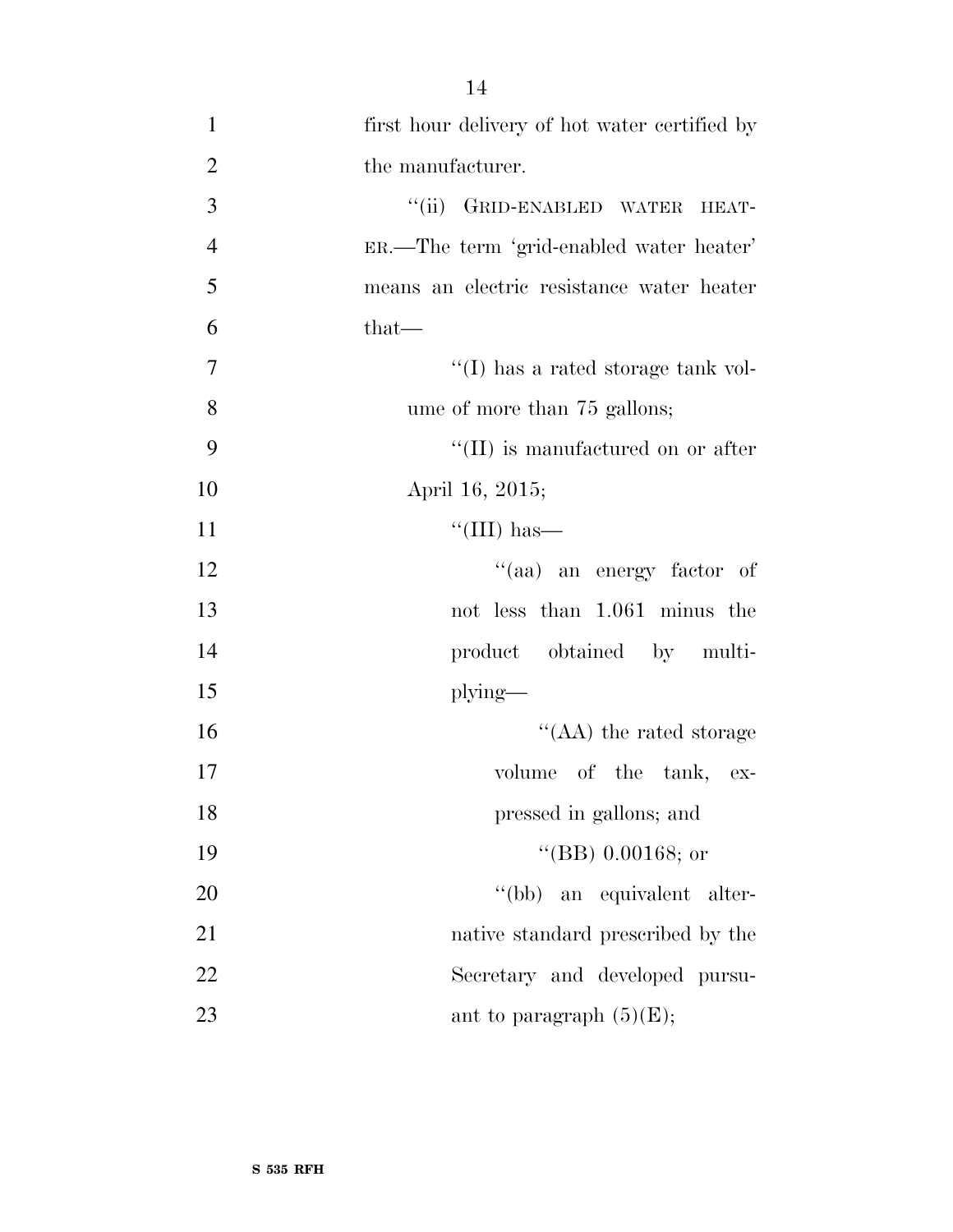| $\mathbf{1}$   | "(IV) is equipped at the point of                               |
|----------------|-----------------------------------------------------------------|
| $\mathbf{2}$   | manufacture with an activation lock;                            |
| $\overline{3}$ | and                                                             |
| $\overline{4}$ | "(V) bears a permanent label ap-                                |
| 5              | plied by the manufacturer that—                                 |
| 6              | "(aa) is made of material                                       |
| $\overline{7}$ | not adversely affected by water;                                |
| 8              | "(bb) is attached by means"                                     |
| 9              | non-water-soluble adhesive;<br>of                               |
| 10             | and                                                             |
| 11             | "(ee) advises purchasers and                                    |
| 12             | end-users of the intended and ap-                               |
| 13             | propriate use of the product with                               |
| 14             | the following notice printed in                                 |
| 15             | 16.5 point Arial Narrow Bold                                    |
| 16             | font:                                                           |
| 17             | "'IMPORTANT INFORMATION: This water heater is                   |
|                | 18 intended only for use as part of an electric thermal storage |
| 19             | or demand response program. It will not provide adequate        |
| 20             | hot water unless enrolled in such a program and activated       |
| 21             | by your utility company or another program operator.            |
| 22             | Confirm the availability of a program in your local area        |
| 23             | before purchasing or installing this product.'.                 |

 ''(B) REQUIREMENT.—The manufacturer or private labeler shall provide the activation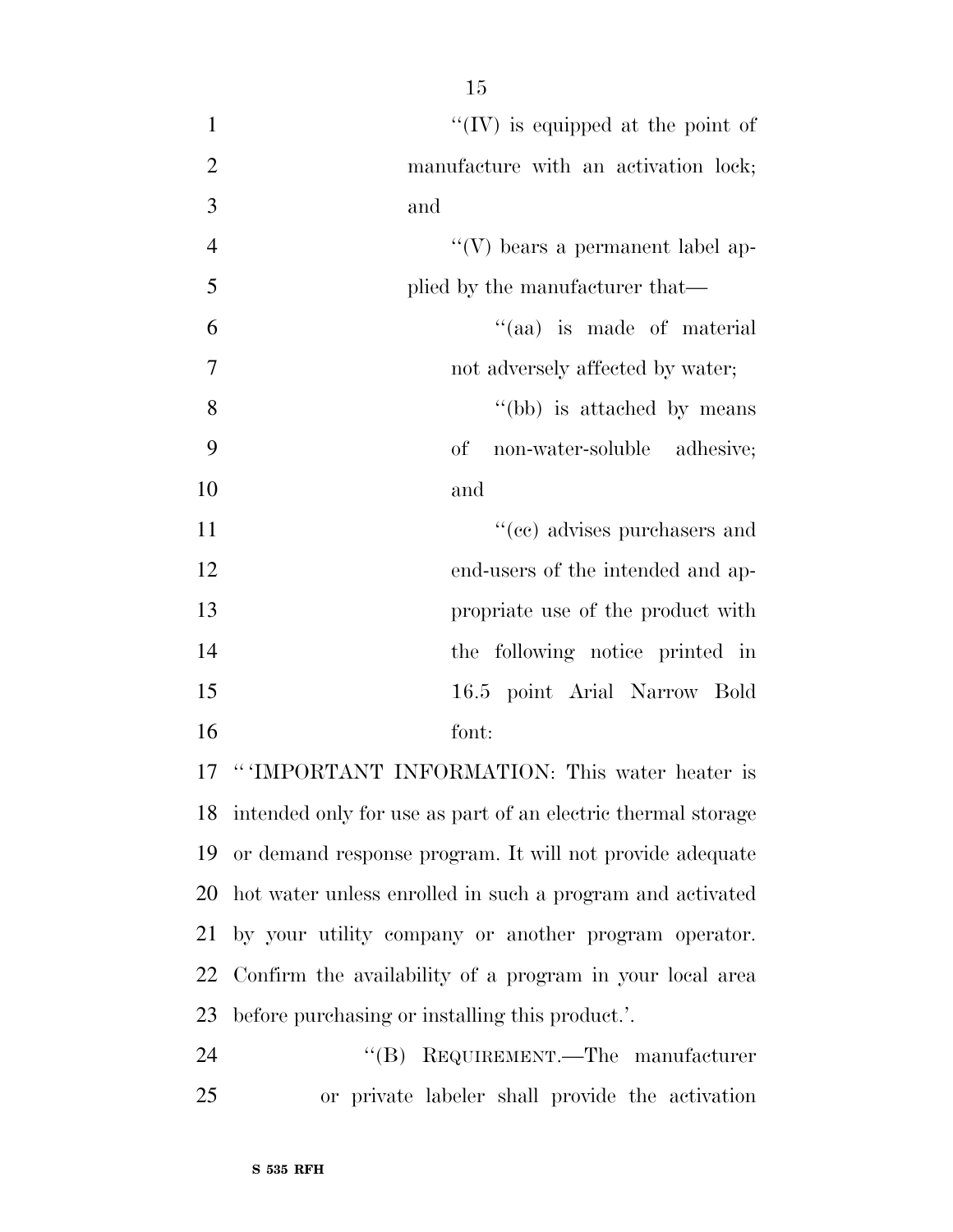| $\mathbf{1}$   | key for a grid-enabled water heater only to a   |
|----------------|-------------------------------------------------|
| $\overline{2}$ | utility or other company that operates an elec- |
| 3              | tric thermal storage or demand response pro-    |
| $\overline{4}$ | gram that uses such a grid-enabled water heat-  |
| 5              | er.                                             |
| 6              | "(C) REPORTS.-                                  |
| $\tau$         | "(i) MANUFACTURERS.—The<br>$\rm Sec-$           |
| 8              | retary shall require each manufacturer of       |
| 9              | grid-enabled water heaters to report to the     |
| 10             | Secretary annually the quantity of grid-en-     |
| 11             | abled water heaters that the manufacturer       |
| 12             | ships each year.                                |
| 13             | "(ii) OPERATORS.—The Secretary                  |
| 14             | shall require utilities and other demand re-    |
| 15             | sponse and thermal storage program oper-        |
| 16             | ators to report annually the quantity of        |
| 17             | grid-enabled water heaters activated for        |
| 18             | their programs using forms of the Energy        |
| 19             | Information Agency or using such other          |
| 20             | mechanism that the Secretary determines         |
| 21             | appropriate after an opportunity for notice     |
| 22             | and comment.                                    |
| 23             | ``(iii)<br>CONFIDENTIALITY REQUIRE-             |
| 24             | MENTS.—The Secretary shall treat ship-          |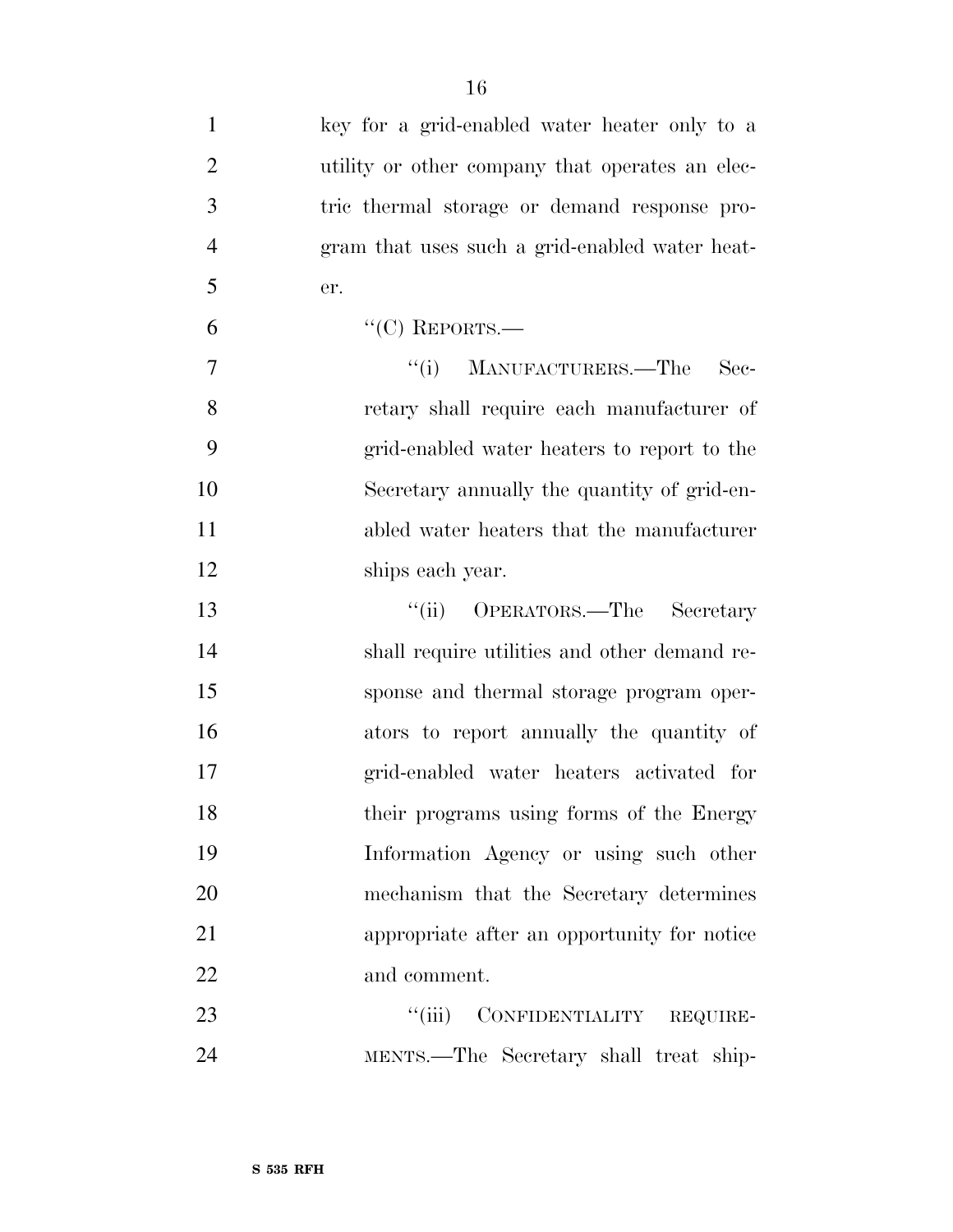- ment data reported by manufacturers as confidential business information. 3 "(D) PUBLICATION OF INFORMATION.— 4 "(i) IN GENERAL.—In 2017 and 2019, the Secretary shall publish an anal- ysis of the data collected under subpara- graph (C) to assess the extent to which shipped products are put into use in de- mand response and thermal storage pro- grams. 11 ""(ii) PREVENTION OF PRODUCT DI- VERSION.—If the Secretary determines that sales of grid-enabled water heaters ex- ceed by 15 percent or greater the quantity of such products activated for use in de- mand response and thermal storage pro- grams annually, the Secretary shall, after opportunity for notice and comment, estab- lish procedures to prevent product diver- sion for non-program purposes. 21 "'(E) COMPLIANCE.— 22 "(i) IN GENERAL.—Subparagraphs (A) through (D) shall remain in effect until the Secretary determines under this
- section that—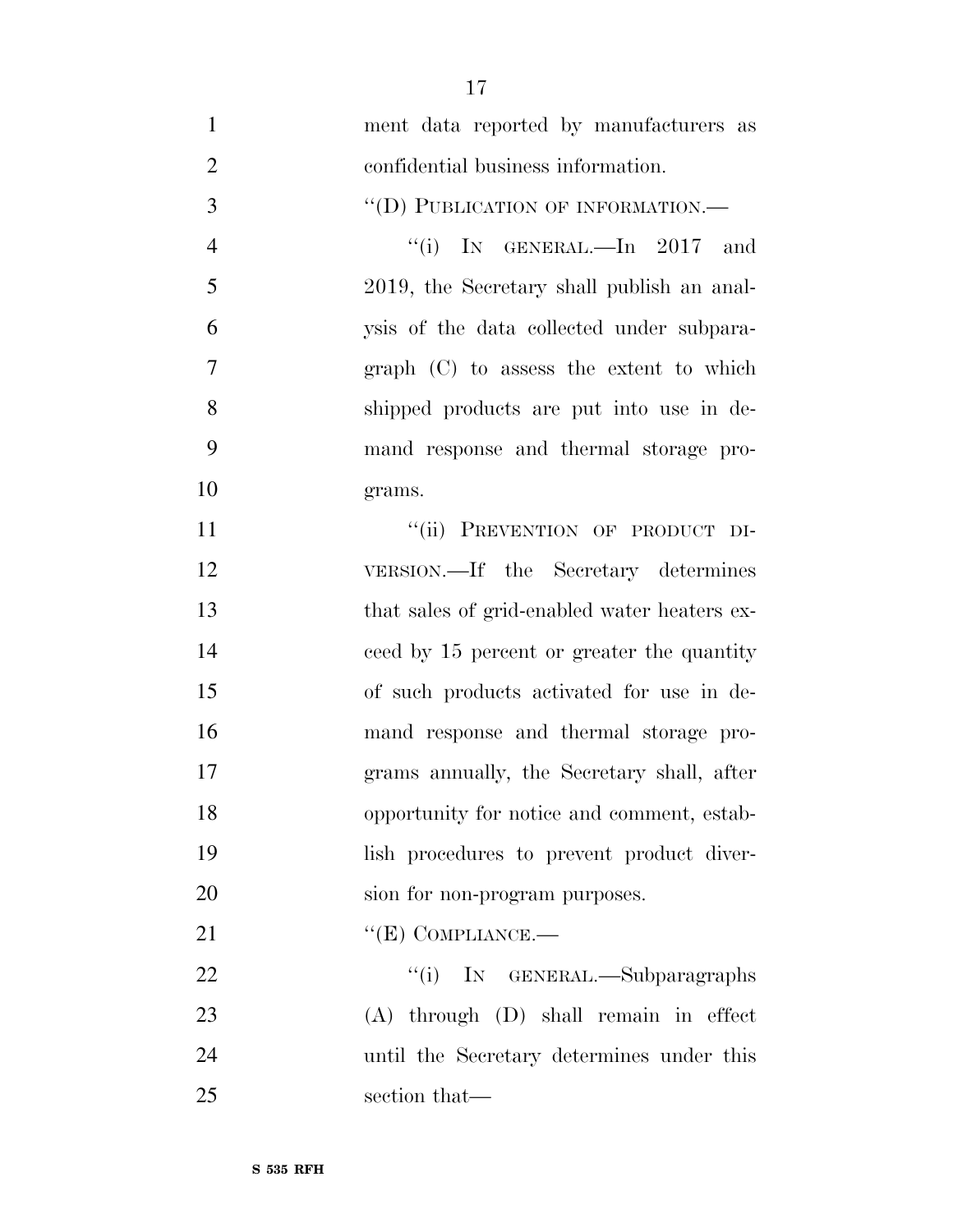| $\mathbf{1}$   | "(I) grid-enabled water heaters              |
|----------------|----------------------------------------------|
| $\overline{2}$ | do not require a separate efficiency         |
| 3              | requirement; or                              |
| $\overline{4}$ | $\lq\lq$ (II) sales of grid-enabled water    |
| 5              | heaters exceed by 15 percent or great-       |
| 6              | er the quantity of such products acti-       |
| 7              | vated for use in demand response and         |
| 8              | thermal storage programs annually            |
| 9              | and procedures to prevent product di-        |
| 10             | version<br>for non-program purposes          |
| 11             | would not be adequate to prevent such        |
| 12             | product diversion.                           |
| 13             | "(ii) EFFECTIVE DATE.—If the Sec-            |
| 14             | retary exercises the authority described in  |
| 15             | clause (i) or amends the efficiency require- |
| 16             | ment for grid-enabled water heaters, that    |
| 17             | action will take effect on the date de-      |
| 18             | scribed in subsection $(m)(4)(A)(ii)$ .      |
| 19             | ``(iii)<br>CONSIDERATION.—In carrying        |
| 20             | out this section with respect to electric    |
| 21             | water heaters, the Secretary shall consider  |
| 22             | the impact on thermal storage and demand     |
| 23             | response programs, including any impact      |
| 24             | on energy savings, electric bills, peak load |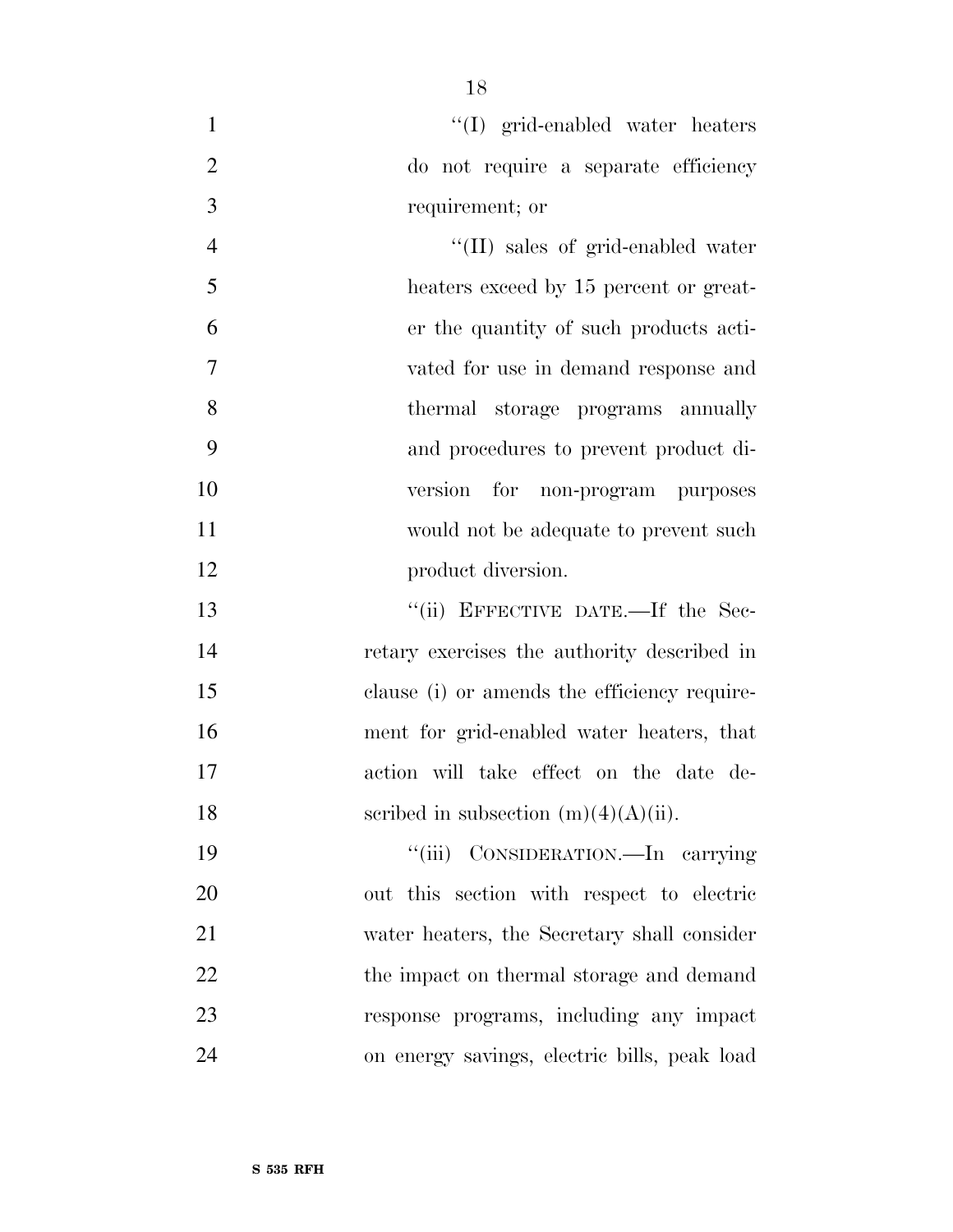reduction, electric reliability, integration of 2 renewable resources, and the environment. 3 "(iv) REQUIREMENTS.—In carrying out this paragraph, the Secretary shall re- quire that grid-enabled water heaters be equipped with communication capability to enable the grid-enabled water heaters to participate in ancillary services programs if the Secretary determines that the tech- nology is available, practical, and cost-ef-11 fective."; 12 (2) in section 332(a) (42 U.S.C. 6302(a))— 13 (A) in paragraph  $(5)$ , by striking "or" at the end; (B) in the first paragraph (6), by striking 16 the period at the end and inserting a semicolon; (C) by redesignating the second paragraph 18 (6) as paragraph  $(7)$ ; (D) in subparagraph (B) of paragraph (7) (as so redesignated), by striking the period at 21 the end and inserting "; or"; and (E) by adding at the end the following:  $\frac{1}{2}$  (8) for any person-24 ''(A) to activate an activation lock for a grid-enabled water heater with knowledge that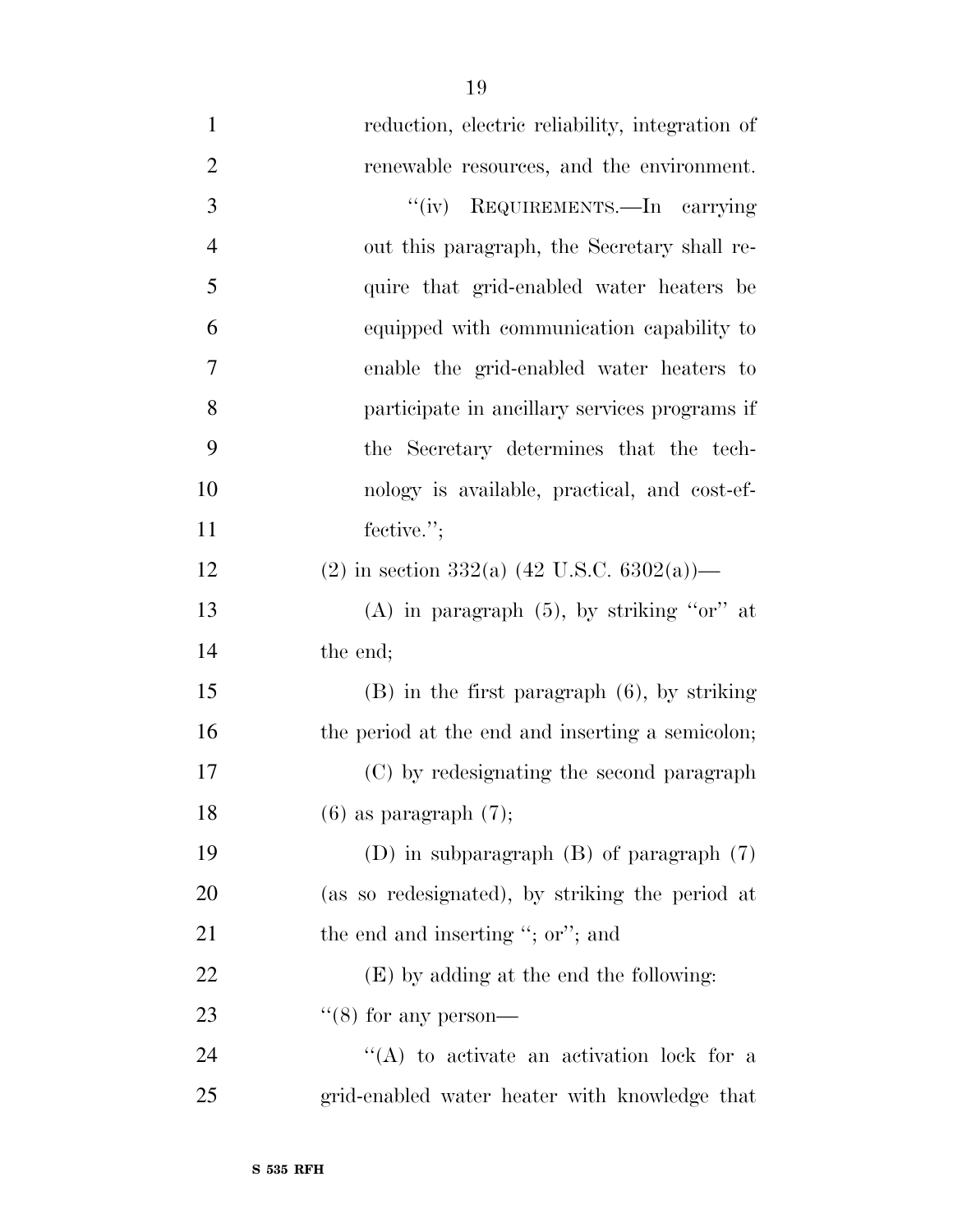| $\mathbf{1}$   | such water heater is not used as part of an                 |
|----------------|-------------------------------------------------------------|
| $\overline{2}$ | electric thermal storage or demand response                 |
| 3              | program;                                                    |
| $\overline{4}$ | $\lq\lq (B)$ to distribute an activation key for a          |
| 5              | grid-enabled water heater with knowledge that               |
| 6              | such activation key will be used to activate a              |
| $\tau$         | grid-enabled water heater that is not used as               |
| 8              | part of an electric thermal storage or demand               |
| 9              | response program;                                           |
| 10             | $\cdot$ (C) to otherwise enable a grid-enabled              |
| 11             | water heater to operate at its designed speci-              |
| 12             | fication and capabilities with knowledge that               |
| 13             | such water heater is not used as part of an                 |
| 14             | electric thermal storage or demand response                 |
| 15             | program; or                                                 |
| 16             | "(D) to knowingly remove or render illegi-                  |
| 17             | ble the label of a grid-enabled water heater de-            |
| 18             | scribed in section $325(e)(6)(A)(ii)(V)$ .";                |
| 19             | (3) in section 333(a) $(42 \text{ U.S.C. } 6303(a))$ —      |
| 20             | (A) by striking "section $332(a)(5)$ " and in-              |
| 21             | serting "paragraph $(5)$ , $(6)$ , $(7)$ , or $(8)$ of sec- |
| 22             | tion $332(a)$ "; and                                        |
| 23             | (B) by striking "paragraph $(1)$ , $(2)$ , or $(5)$         |
| 24             | of section $332(a)$ " and inserting "paragraph"             |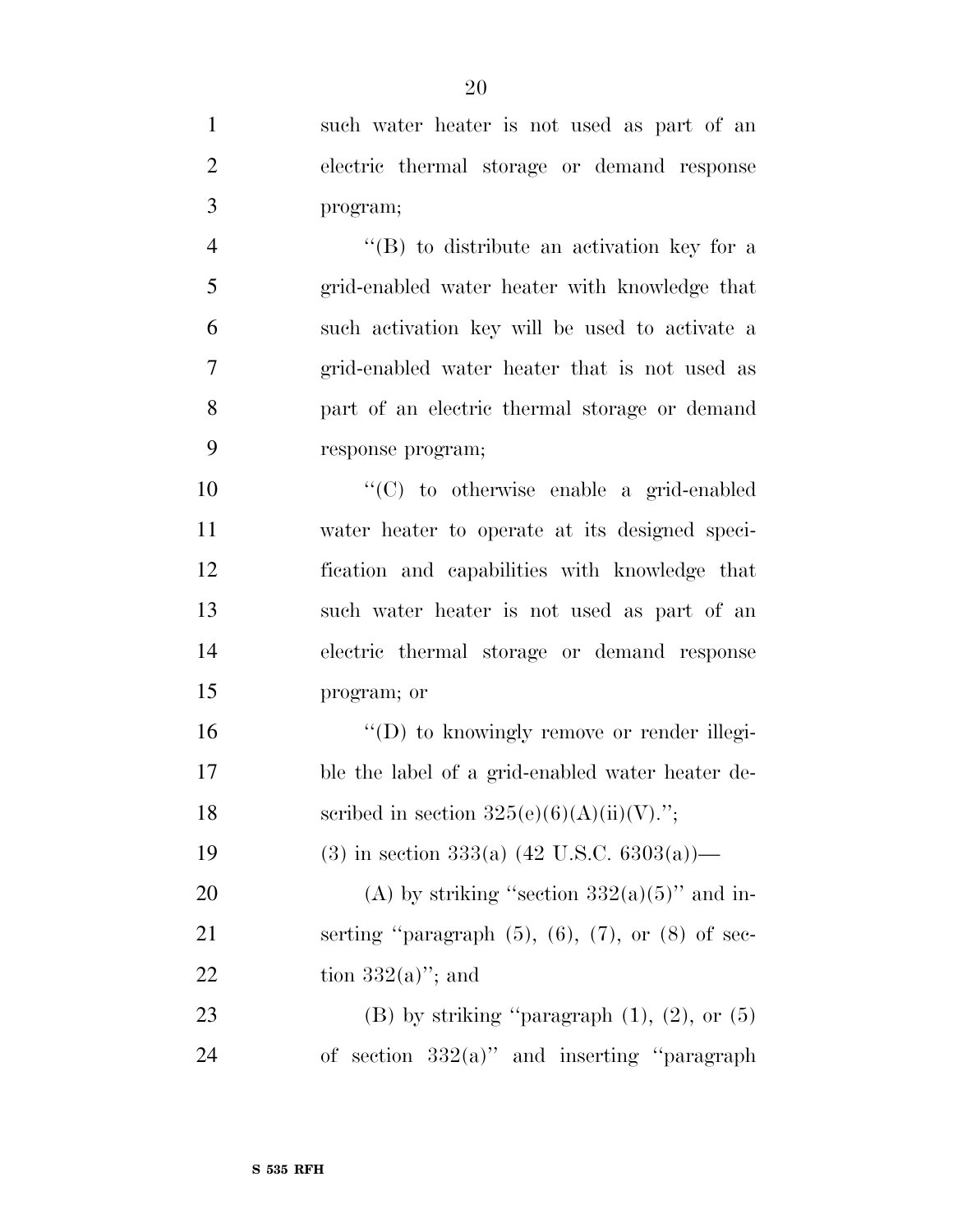1 (1), (2), (5), (6), (7), or (8) of section  $332(a)$ "; and (4) in section 334 (42 U.S.C. 6304)— 4 (A) by striking "section  $332(a)(5)$ " and in-5 serting "paragraph  $(5)$ ,  $(6)$ ,  $(7)$ , or  $(8)$  of sec-6 tion  $332(a)$ "; and 7 (B) by striking "section  $332(a)(6)$ " and in-8 serting "section  $332(a)(7)$ ". **TITLE III—ENERGY INFORMA- TION FOR COMMERCIAL BUILDINGS SEC. 301. ENERGY INFORMATION FOR COMMERCIAL BUILD- INGS.**  (a) REQUIREMENT OF BENCHMARKING AND DISCLO- SURE FOR LEASING BUILDINGS WITHOUT ENERGY STAR LABELS.—Section 435(b)(2) of the Energy Independence and Security Act of 2007 (42 U.S.C. 17091(b)(2)) is amended— (1) by striking ''paragraph (2)'' and inserting 20 "paragraph  $(1)$ "; and (2) by striking ''signing the contract,'' and all that follows through the period at the end and in- serting the following: ''signing the contract, the following requirements are met: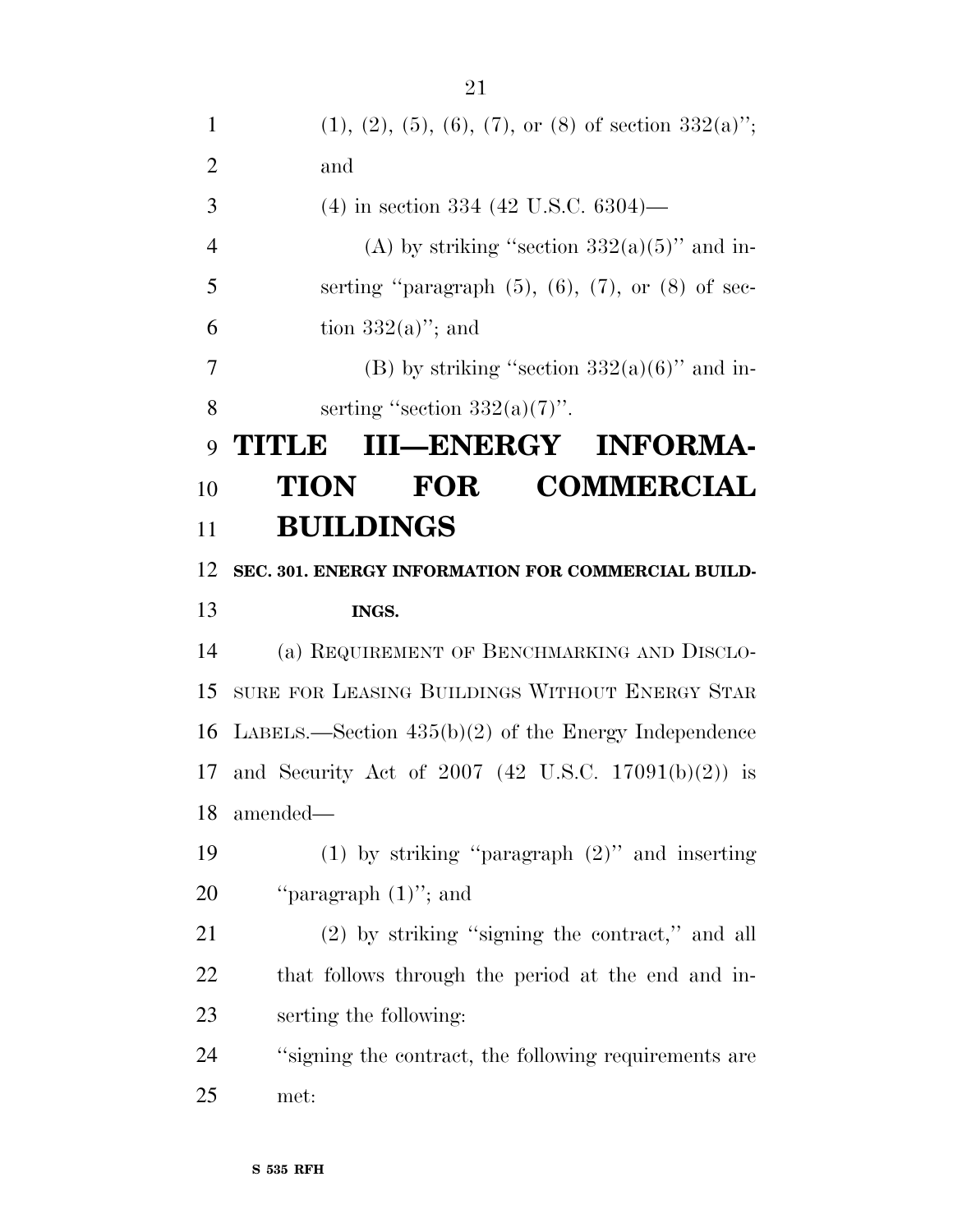| $\mathbf{1}$   | "(A) The space is renovated for all energy          |
|----------------|-----------------------------------------------------|
| $\overline{2}$ | efficiency and conservation improvements that       |
| 3              | would be cost effective over the life of the lease, |
| $\overline{4}$ | including improvements in lighting, windows,        |
| 5              | and heating, ventilation, and air conditioning      |
| 6              | systems.                                            |
| 7              | " $(B)(i)$ Subject to clause (ii), the space is     |
| 8              | benchmarked under a nationally recognized, on-      |
| 9              | line, free benchmarking program, with public        |
| 10             | disclosure, unless the space is a space for which   |
| 11             | owners cannot access whole building utility con-    |
| 12             | sumption data, including spaces—                    |
| 13             | "(I) that are located in States with                |
| 14             | privacy laws that provide that utilities shall      |
| 15             | not provide such aggregated information to          |
| 16             | multitenant building owners; and                    |
| 17             | "(II) for which tenants do not provide              |
| 18             | energy consumption information to the               |
| 19             | commercial building owner in response to a          |
| 20             | request from the building owner.                    |
| 21             | "(ii) A Federal agency that is a tenant of          |
| 22             | the space shall provide to the building owner, or   |
| 23             | authorize the owner to obtain from the utility,     |
| 24             | energy consumption information of the<br>the        |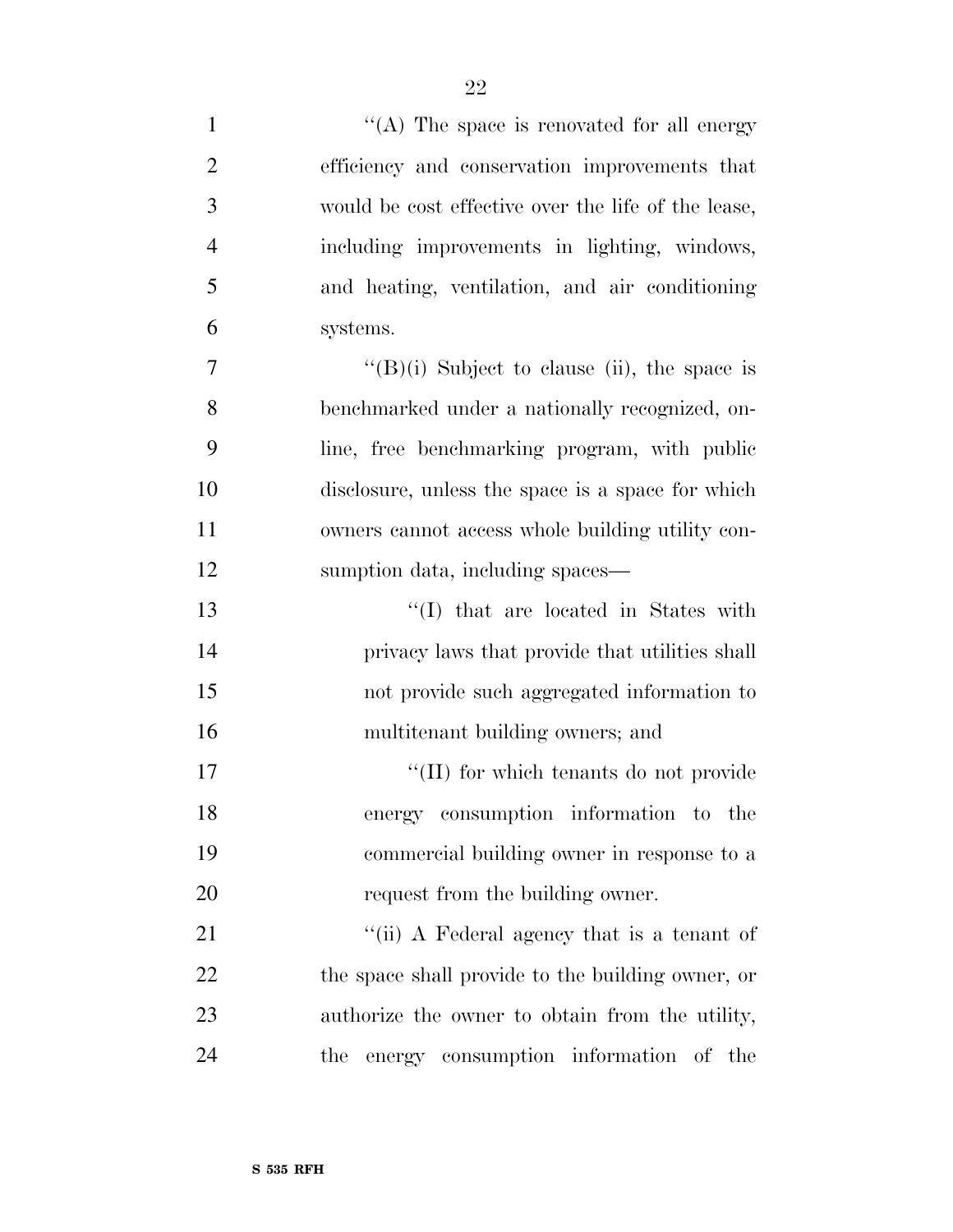|                | 23                                                  |
|----------------|-----------------------------------------------------|
| $\mathbf{1}$   | space for the benchmarking and disclosure re-       |
| $\overline{2}$ | quired by this subparagraph.".                      |
| 3              | $(b)$ STUDY.—                                       |
| $\overline{4}$ | $(1)$ In GENERAL.—Not later than 2 years after      |
| 5              | the date of enactment of this Act, the Secretary of |
| 6              | Energy, in collaboration with the Administrator of  |
| 7              | the Environmental Protection Agency, shall complete |
| 8              | a study—                                            |
| 9              | $(A)$ on the impact of —                            |
| 10             | State and local performance<br>(i)                  |
| 11             | benchmarking and disclosure policies, and           |
| 12             | any associated building efficiency policies,        |
| 13             | for commercial and multifamily buildings;           |
| 14             | and                                                 |
| 15             | (ii) programs and systems in which                  |
| 16             | utilities provide aggregated information re-        |
| 17             | garding whole building energy consumption           |
| 18             | and usage information to owners of multi-           |
| 19             | tenant commercial, residential, and mixed-          |
| 20             | use buildings;                                      |
| 21             | (B) that identifies best practice policy ap-        |
| 22             | proaches studied under subparagraph (A) that        |
| 23             | have resulted in the greatest improvements in       |
| 24             | building energy efficiency; and                     |
| 25             | (C) that considers—                                 |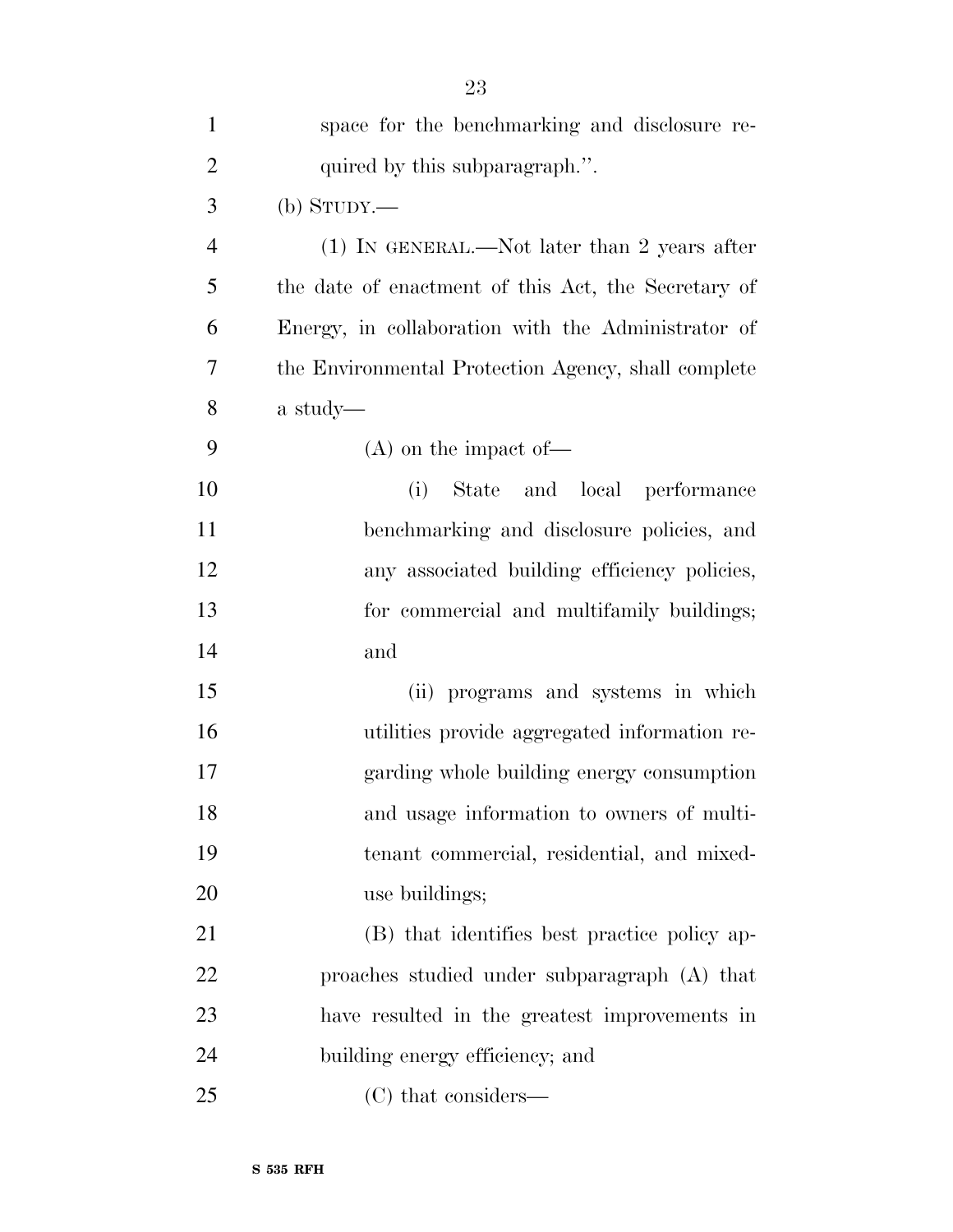(i) compliance rates and the benefits and costs of the policies and programs on building owners, utilities, tenants, and other parties; (ii) utility practices, programs, and systems that provide aggregated energy consumption information to multitenant building owners, and the impact of public utility commissions and State privacy laws on those practices, programs, and systems; 11 (iii) exceptions to compliance in exist- ing laws where building owners are not able to gather or access whole building en- ergy information from tenants or utilities; (iv) the treatment of buildings with— 16 (I) multiple uses; (II) uses for which baseline infor- mation is not available; and (III) uses that require high levels of energy intensities, such as data centers, trading floors, and televisions studios; (v) implementation practices, includ- ing disclosure methods and phase-in of compliance;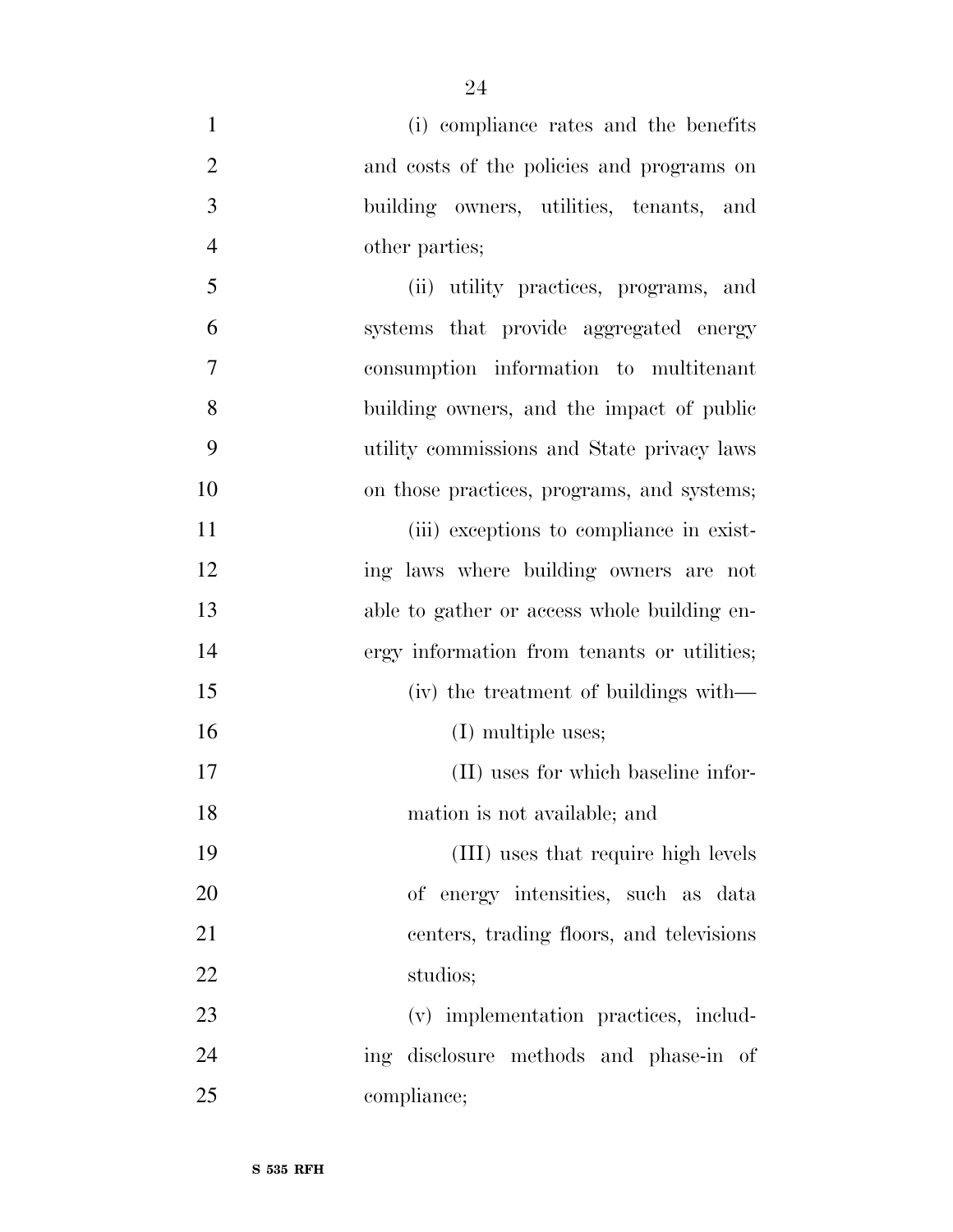| $\mathbf{1}$   | the safety and security of<br>(vi)                    |
|----------------|-------------------------------------------------------|
| $\overline{2}$ | benchmarking tools offered by government              |
| 3              | agencies, and the resiliency of those tools           |
| $\overline{4}$ | against cyber attacks; and                            |
| 5              | (vii) international experiences with re-              |
| 6              | gard to building benchmarking and disclo-             |
| 7              | sure laws and data aggregation for multi-             |
| 8              | tenant buildings.                                     |
| 9              | (2) SUBMISSION TO CONGRESS.—At the conclu-            |
| 10             | sion of the study, the Secretary shall submit to the  |
| 11             | Committee on Energy and Commerce of the House         |
| 12             | of Representatives and Committee on Energy and        |
| 13             | Natural Resources of the Senate a report on the re-   |
| 14             | sults of the study.                                   |
| 15             | (c) CREATION AND MAINTENANCE OF DATABASE.-            |
| 16             | (1) IN GENERAL.—Not later than 18 months              |
| 17             | after the date of enactment of this Act and following |
| 18             | opportunity for public notice and comment, the Sec-   |
| 19             | retary of Energy, in coordination with other relevant |
| 20             | agencies, shall maintain, and if necessary create, a  |
| 21             | database for the purpose of storing and making        |
| 22             | available public energy-related information on com-   |
| 23             | mercial and multifamily buildings, including—         |
| 24             | (A) data provided under Federal, State,               |

local, and other laws or programs regarding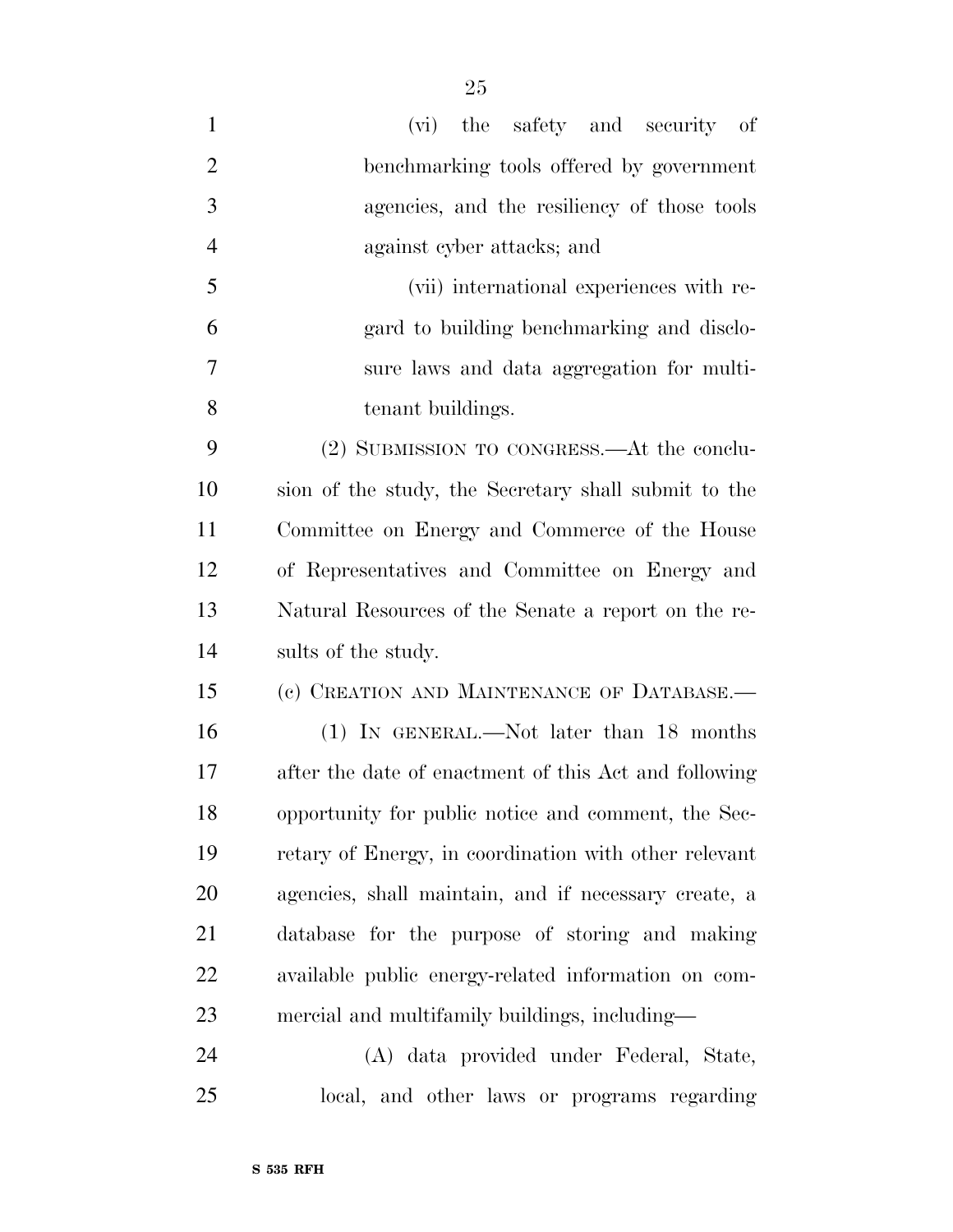building benchmarking and energy information disclosure; (B) information on buildings that have dis- closed energy ratings and certifications; and (C) energy-related information on buildings provided voluntarily by the owners of the build- ings, only in an anonymous form unless the owner provides otherwise. (2) COMPLEMENTARY PROGRAMS.—The data- base maintained pursuant to paragraph (1) shall complement and not duplicate the functions of the Environmental Protection Agency's Energy Star Portfolio Manager tool. (d) INPUT FROM STAKEHOLDERS.—The Secretary of Energy shall seek input from stakeholders to maximize the effectiveness of the actions taken under this section. (e) REPORT.—Not later than 2 years after the date of enactment of this Act, and every 2 years thereafter, the Secretary of Energy shall submit to the Committee on Energy and Commerce of the House of Representatives and Committee on Energy and Natural Resources of the